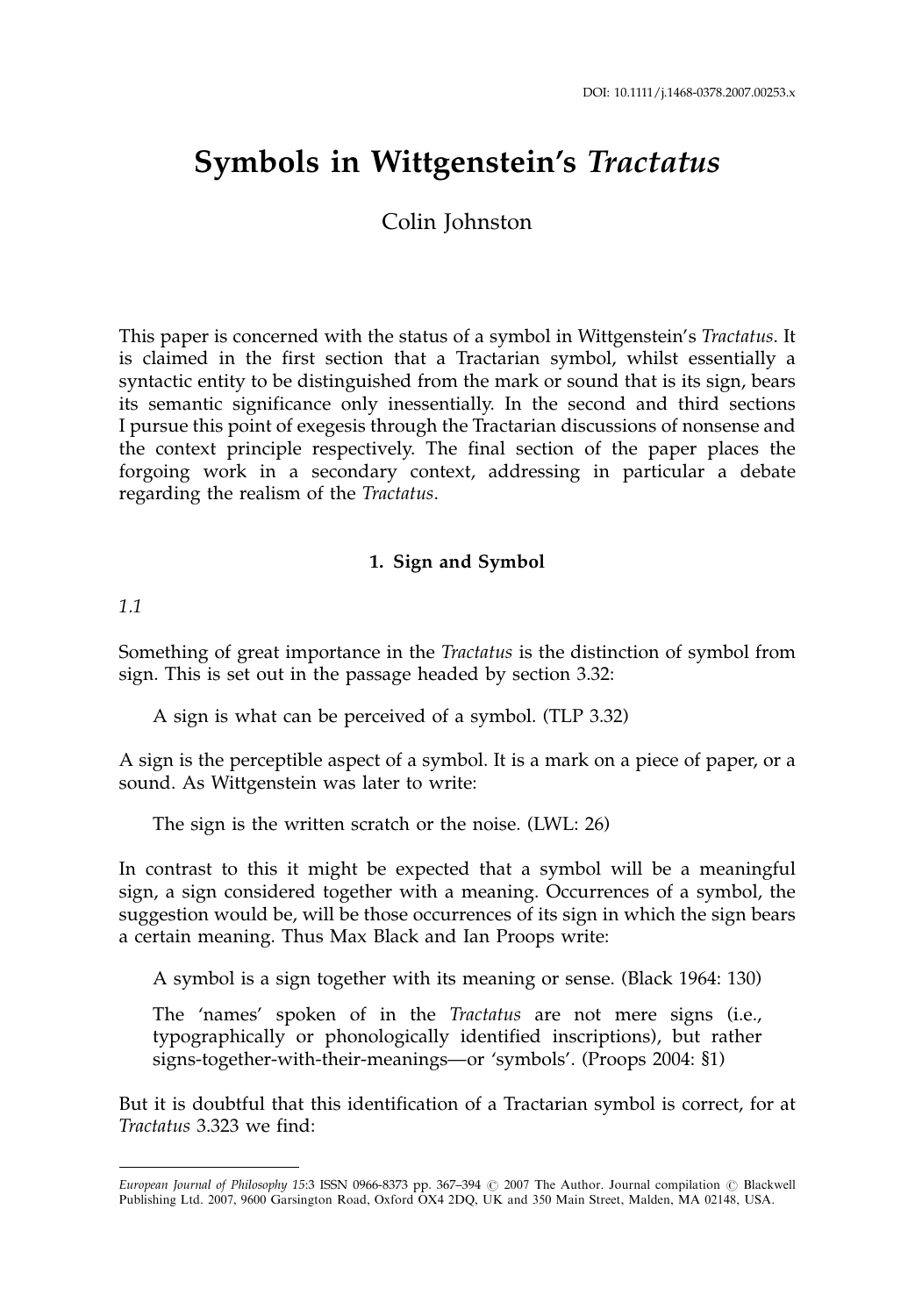In the proposition, 'Green is green'—where the first word is the name of a person and the last an adjective—these words do not merely have different meanings: they are different symbols. (TLP 3.323)

Difference of symbol, Wittgenstein implies, is strictly stronger than difference of meaning. One and the same symbol may have different meanings on different occasions.<sup>1</sup>

A symbol does not, it would appear, involve a meaning as a matter of its identity. What it does so involve, however, is a 'mode of signification':

So one and the same sign (written or spoken, etc.) can be common to two different symbols—in which case they will signify in different ways [sie bezeichnen dann auf verschiedene Art und Weise]. (TLP 3.321)

In everyday language it very frequently happens that the same word has different modes of signification [verschiedene Bezeichnungsweisen] and so belongs to different symbols. (TLP 3.322)

Difference of symbol with identity of sign implies difference of mode of signification, and difference of mode of signification implies difference of symbol.

These moves are important; we will do well to get as clear about them as possible. Considering two symbol occurrences, let SY be the proposition that they are occurrences of the same symbol and let ME be the proposition that the two symbols occur there with the same meaning. With each of these symbol occurrences there will occur a sign; let SI be the proposition that the two occurring signs are the same sign and let MO be the proposition that the two signs occur there with the same mode of signification. Assuming that a symbol has just one sign, that is that SY entails SI, we can derive the following results. First from Tractatus 3.322 we have that SY implies MO. Conversely, Tractatus 3.321 gives that SI and MO jointly entail SY. Thus SY entails, and is jointly entailed by, SI and MO. Regarding ME, by contrast, Tractatus 3.323 gives that it is not entailed by SY. Adding to this the possibility of synonyms, that is that ME does not entail SI, we obtain that SY neither entails nor is entailed by ME. The result is thus that whilst a symbol determines both a sign and a mode of signification of that sign, and that conversely a sign together with a mode of signification determines a symbol, what a sign may mean on some occasion of its occurrence is a matter not determined by what symbol is there occurring.<sup>2</sup> A symbol is not, as Proops and Black suggest, a sign considered together with a meaning, but rather a sign considered together with a mode of signification.

This conclusion is of course not taken as having been decisively established: we have looked here at only at one passage from the *Tractatus*. Nonetheless it will constitute a working hypothesis to be confirmed through the discussions below.

<sup>©</sup> The Author 2007. Journal compilation © Blackwell Publishing Ltd. 2007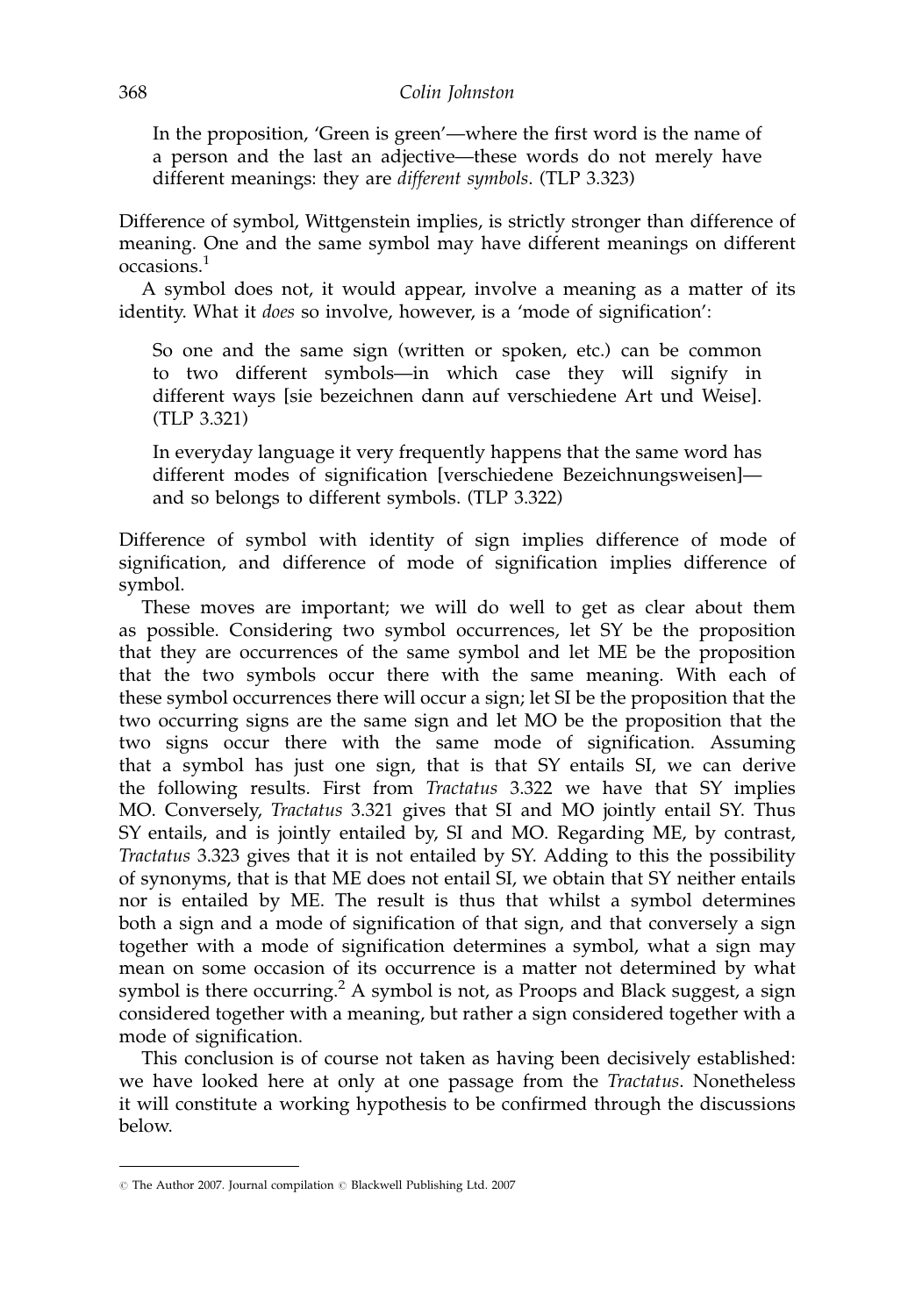1.2

Let's investigate Wittgenstein's talk of a 'mode of signification'. We were told in section 3.323 that in the sentence 'Green is green' the two instances of the sign 'green' are instances of different symbols, and that this is entailed by the fact that the first is the name of a person and the second is an adjective. Now something entailed here weaker than difference of meaning is difference of syntactic type. The thought is thus possible that a mode of signification of a sign will be, for Wittgenstein, a syntactic use. A sign signifying in a certain way will be a sign in use as a syntactic element of a certain kind (as an adjective, perhaps). Of course, syntax here will mean logical syntax rather than surface syntax, and the proposal will accordingly be that a mode of signification is a logico-syntactic employment.

Support for this suggestion is found in Wittgenstein's idea of conceptual notation:

In order to avoid [philosophical] errors we must make use of a signlanguage that excludes them by not using the same sign for different symbols and by not using in a superficially similar way signs that have different modes of signification: that is to say, a sign language that is governed by logical grammar—by logical syntax. (TLP 3.325)

In a conceptual notation we shall avoid philosophical errors or confusion firstly by not allowing two different symbols to share a sign (a failing displayed in 'Green is green'), and secondly by not using in a 'superficially similar way signs that have different modes of signification'. More, this latter is the achievement of a language governed by logical syntax: a language governed by logical syntax is transparent regarding the sameness and difference of modes of signification of its signs. What is achieved, however, by a language governed by logical syntax is, precisely, a transparency regarding the logico-syntactic types of the propositional elements in play at any point—a transparency, that is, regarding the logicosyntactic employment at any point of the language's signs.

Further support both for the identification of a mode of signification with a syntactic use, and also for the proposal that a symbol is a sign together with a mode of signification, may be gained first by noting that a key symbol type for Wittgenstein is the proposition:

I shall call any part of a proposition that characterises its sense an expression (or a symbol).

(A proposition is itself an expression.) (TLP 3.31)

and that the signifying of a proposition is a depicting:

A proposition is a picture of reality. (TLP 4.01)

To these, we may then add:

A propositional sign with its mode of depiction is the proposition. (PTLP 3.2)

<sup>©</sup> The Author 2007. Journal compilation © Blackwell Publishing Ltd. 2007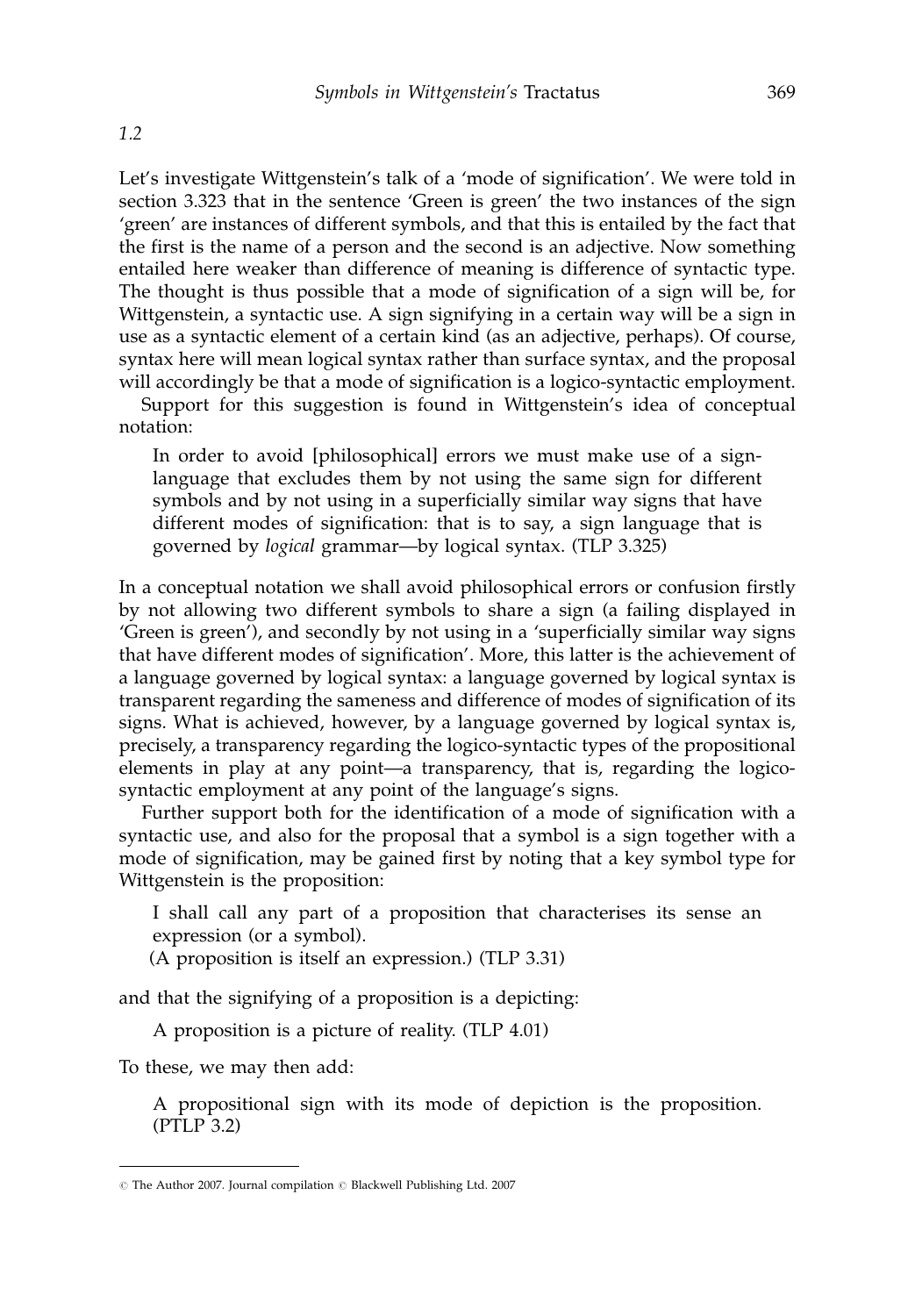and:

If . . . then infinitely many propositions of different content follow LOGICALLY from that first one. And this of itself shews that that proposition itself was a matter of fact infinitely complex. That is, not the propositional sign by itself, but it together with its syntactical application. (NB: 64)

A symbol, for example a proposition, is a sign together with a mode of signification. Or again, it is a sign together with a syntactical application. A mode of signification, the proposal will thus run, is a syntactic employment. A symbol is a syntactic element.

Something that may occasion concern here, however, is the introduction of propositions as symbols. Does this not threaten our suggestion above that a symbol does not include its meaning? It is, one might well suppose, essential to a proposition that it means what it does. If two propositions differ in meaning then they are different propositions. In preparation for tackling this point, let's look quickly at a couple of basic features of Wittgenstein's semantics and metaphysics.

1.3

A proposition, we have just seen, 'is a picture of reality' (TLP 4.01), and of pictures Wittgenstein writes:

A picture represents [stellt . . . dar] a possible situation in logical space. (TLP 2.202)

What a picture represents [darstellt] is its sense [sein Sinn]. (TLP 2.221)

Beside the proposition, the other key symbol type is the name:

Names are the simple symbols. (TLP 4.24)

of which we find:

A name means [bedeutet] an object. The object is its meaning [seine Bedeutung]. (TLP 3.203)

Now without intending it to be understood that there is a single species of meaning going on here (that representing a situation is the same kind of achievement as standing for an object), I want to adopt for the purposes of this paper a terminology of 'semantic significance' such that for a proposition to represent a situation is for it to be semantically significant and for a name to stand for an object is for it to be semantically significant. Further, we can introduce talk of a symbol's 'semantic value' such that the semantic value of a name is the object it stands for—its referent ('seine Bedeutung' (TLP 3.203)), and the semantic value of a proposition is the situation it represents—its sense ('sein

<sup>©</sup> The Author 2007. Journal compilation © Blackwell Publishing Ltd. 2007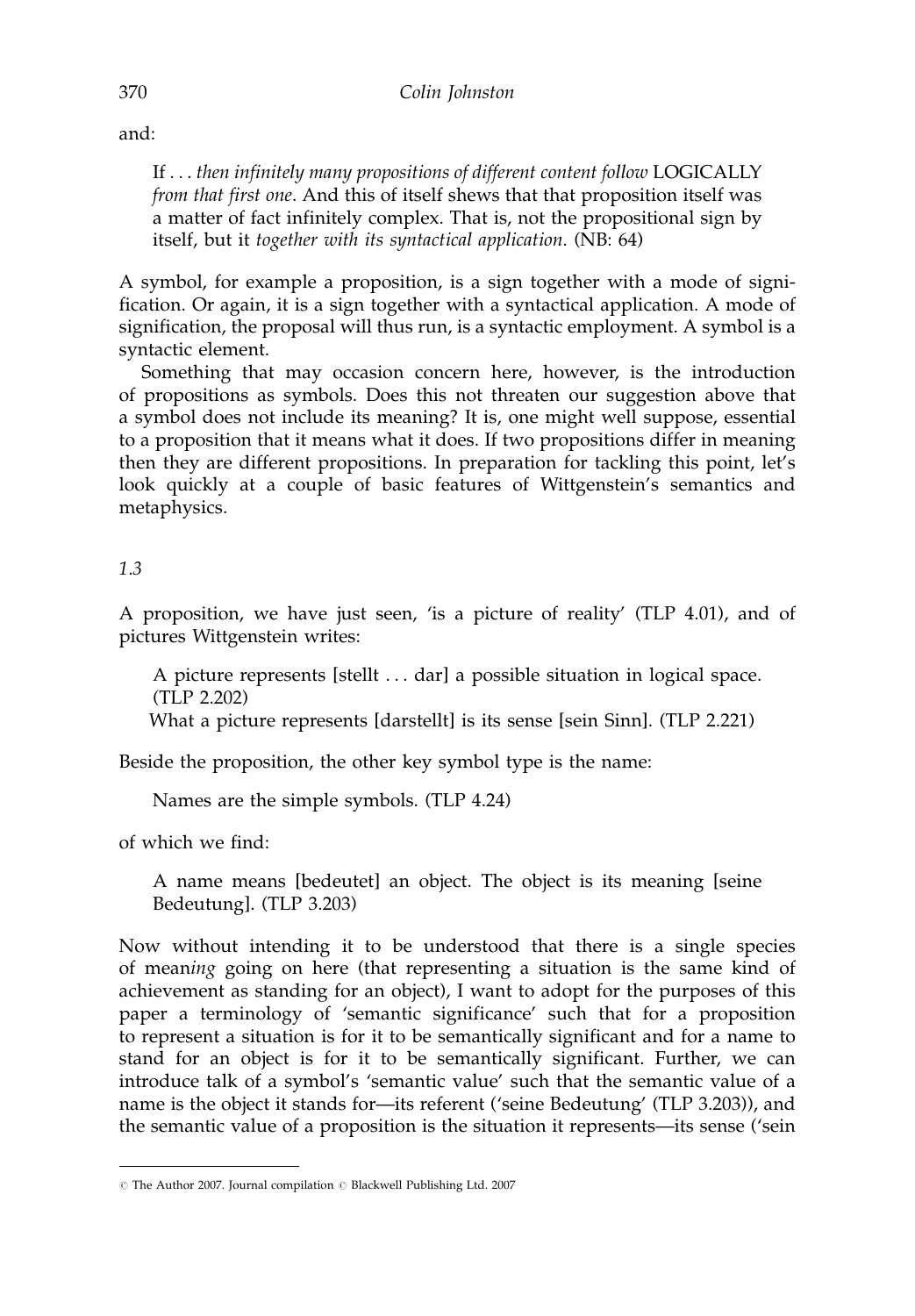Sinn' (TLP 2.221)).<sup>3</sup> (Whilst this talk does pass by distinctions of importance in the *Tractatus*, these distinctions will not be crucial to the concerns of this paper.)<sup>4</sup>

Turning to the objects and situations themselves, something that will be of importance to us is Wittgenstein's distinction between form and content. A symbol, Wittgenstein writes, 'is the mark of a form and a content' (TLP 3.31); what is marked by a symbol—its semantic value—is at once a form and a content. Objects, we are told in particular, 'make up the substance of the world' (TLP 2.021), and this substance 'is form and content' (TLP 2.025).

Of an object's form Wittgenstein asserts:

The possibility of its occurring in states of affairs is the form of an object. (TLP 2.0141)

This possibility is internal to the object:

[I]f a thing can occur in a state of affairs, the possibility of the state of affairs must be written into the thing itself. (TLP 2.012)

Indeed it exhausts the object's internal nature:

If two objects have the same logical form, the only distinction between them, apart from their external properties, is that they are different. (TLP 2.0233)

And we may infer that this distinction between two objects of the same form will consist in a difference of content. An object is a form and a content; two objects of the same form will thus be two and not one by virtue of a difference of content. (Two objects, Wittgenstein insists, might even be indistinguishable externally as well as internally (TLP 2.02331, 5.5302).) An object's form is its inner nature and its content, we could say, is its particularity.

This conclusion holds more generally. The substance of the world is constituted by the objects (TLP 2.021) which contain the possibility of all situations (TLP 2.014): what form and content holds to a situation will be of a piece with the form and content of objects. If an object were switched within a situation for another of the same form, then the resulting situation would be identical in form but nonidentical in content with the original situation. The general thought will thus be that the form of a worldly element (object, state of affairs, fact, situation) is be its inner, logical nature and its content its particularity.

### 1.4

Strictly speaking, we have seen, only names have meaning (Bedeutung), and we shall rewrite the (general) thesis that a symbol does not determine its meaning as the thesis that a symbol does not determine its semantic value. Our concern with this thesis issuing from the fact that symbols include propositions will then be that one might well think it essential to a proposition that it represents the

<sup>©</sup> The Author 2007. Journal compilation © Blackwell Publishing Ltd. 2007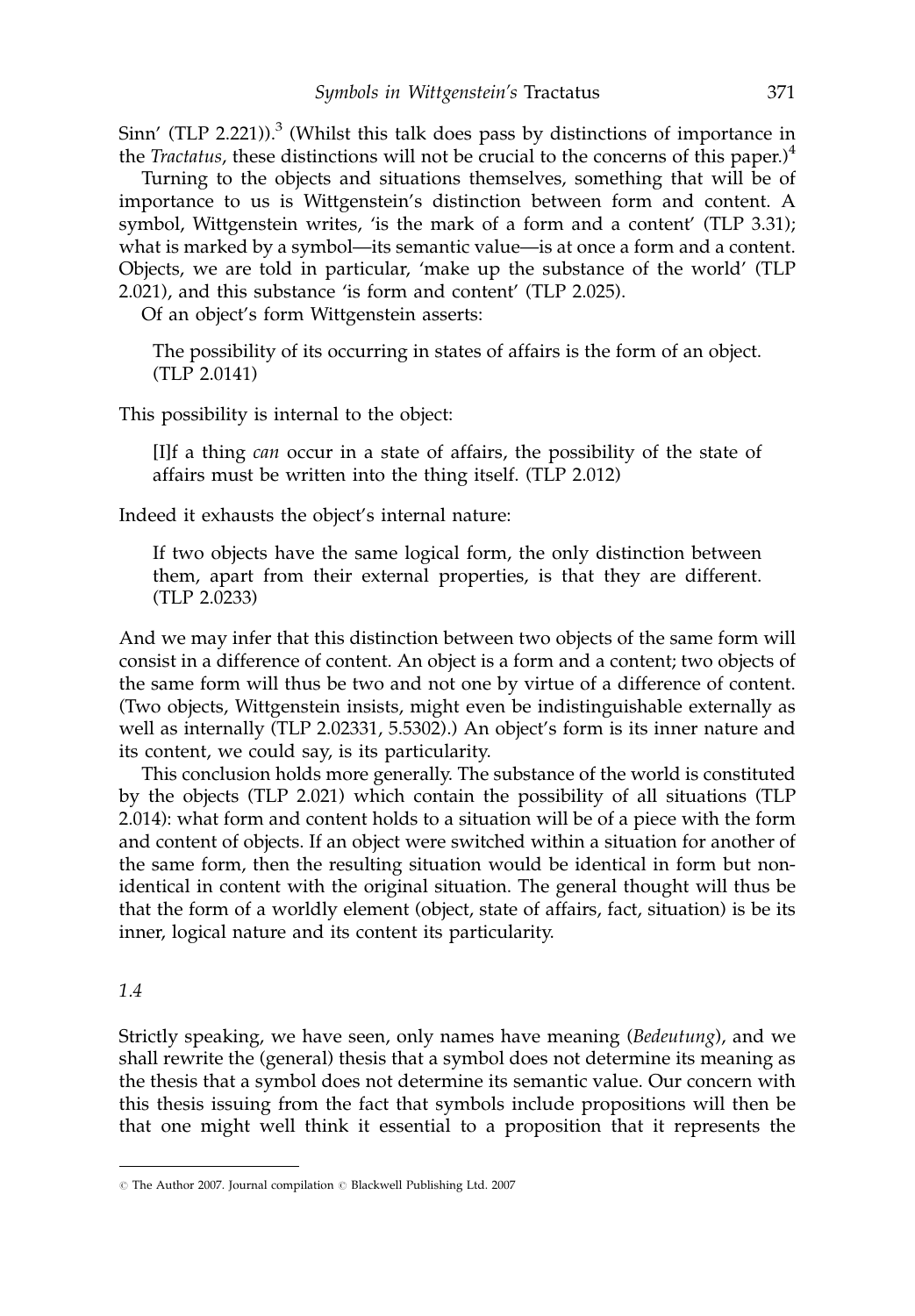situation it does. If two propositions represent different situations then they are different propositions.

Addressing this concern, we may start with the following remark:

A proposition communicates a situation to us, and so it must be essentially connected with the situation. (TLP 4.03)

A proposition is essentially connected with the situation it represents. Wittgenstein continues:

And this connection is precisely that it is its logical picture. (TLP 4.03)

The essential connection between a proposition and its sense lies in the fact that the one is a logical picture of the other. But what is involved in that?

Looking back in the Tractatus, we find:

If a fact is to be a picture, it must have something in common with what it depicts.

There must be something identical in a picture and what it depicts, to enable the one to be a picture of the other at all. (TLP 2.16–2.161)

What any picture, of whatever form, must have in common with reality, in order to be able to depict it—correctly of incorrectly—in any way at all, is logical form, i.e. the form of reality. (TLP 2.18)

That a proposition is a logical picture of a situation entails that the proposition and the situation share a logical form.

Now as we have seen it is a matter internal to a situation that it has the logical form it does. Equally, we should note, a symbol bears its logical form internally. Wittgenstein is quite clear that a sign does not by itself determine a form:

A sign does not determine a logical form unless it is taken together with its logico-syntactic employment. (TLP 3.327)

Only together with their syntactic use do [name signs] signalise one particular logical form. (NB: 53)

It is a necessary condition for the determination of a form that the sign be considered together with its syntactic employment. More, this condition is sufficient:

We have become clear, then, that names may and do stand for the most various forms, and that it is only the syntactical application that signalises the form that is to be presented. (NB: 59)

Considered together with its syntactic application, a sign determines a form. A symbol, this is to say, determines a form. Thus the connection between a proposition and its sense that is the sharing of a logical form will be an internal connection. This point holds for symbols generally:

<sup>©</sup> The Author 2007. Journal compilation © Blackwell Publishing Ltd. 2007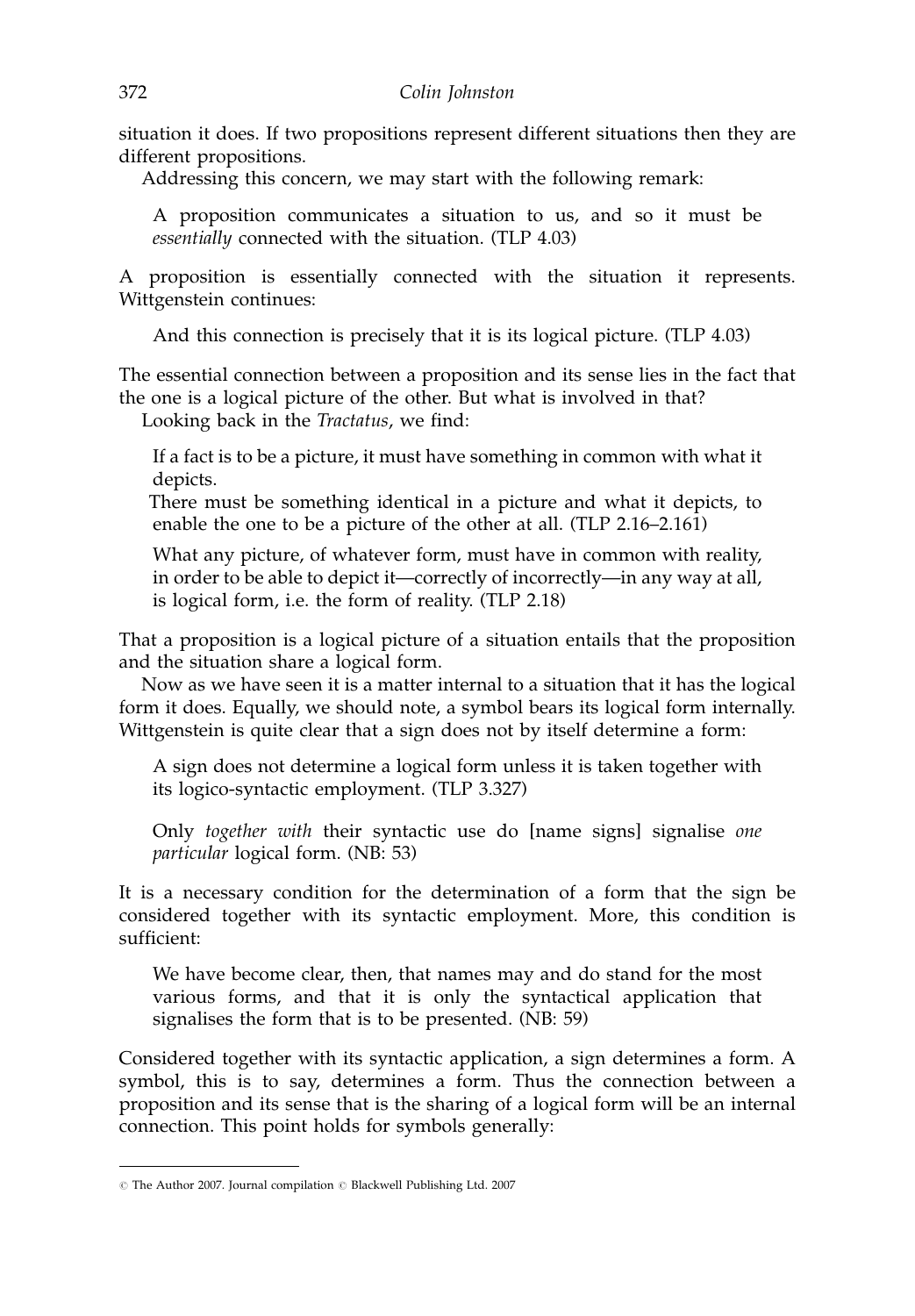The point is only that the logical part of what is signified should be completely determined just by the logical part of the sign and the mode of signification [Bezeichnungsweise]: sign and mode of signification together must be logically identical with what is signified. (NB: 19)

What I now want further to assert is that this identity of logical form exhausts the internal connection between the symbol and its semantic value: all other (relevant) connections are external. Consider as an appetiser for this Wittgenstein's remark made immediately on introducing the idea of a picture:

Pictorial form is the possibility that things are related to one another in the same way as the elements of the picture.

That is how a picture is attached to reality; it reaches up to it [es reicht bis zu ihr]. (TLP 2.151–2.1511)

A picture shares a form with the reality it represents; that is how the two are internally attached. Thus Wittgenstein comments in Some Remarks on Logical Form:

I have said elsewhere that a proposition ''reaches up to reality'', and by this I meant that the forms of the entities are contained in the form of the proposition which is about those entities. (PO: 34)

Next we can note Wittgenstein's assertion that:

A picture can depict any reality whose form it has. (TLP 2.171)

Immediately after saying that it is necessary for a picture to have a certain sense that the two, picture and situation, share a form, Wittgenstein proceeds to claim that the meeting of this condition is sufficient for the possibility of this depiction. A proposition can depict any reality whose form it has: it is internally suited to represent any such situation. A proposition will not, therefore, determine its sense as such: matters external to the proposition being otherwise it could have had some other sense of the same form.

Now if this is to be so—if a proposition is to contain, or determine,<sup>5</sup> the form of its sense but is not to determine its sense—it must be, recalling Wittgenstein's dualism of form and content, that a proposition does not contain the content of its sense. And so we find:

A proposition contains the form, but not the content, of its sense. (TLP 3.13)

A proposition and its sense stand in the internal relation of formal identity; external to a proposition, however, is the content of its sense. And recalling further that the dualism of form and content is that of nature and particularity, we can express this by saying that a proposition determines the inner nature but not the particularity of its sense. It determines the type but not the token. A proposition contains the inner nature of the situation that is its sense, and thereby the possibility of representing it (being of the same form as a situation is, we have

<sup>©</sup> The Author 2007. Journal compilation © Blackwell Publishing Ltd. 2007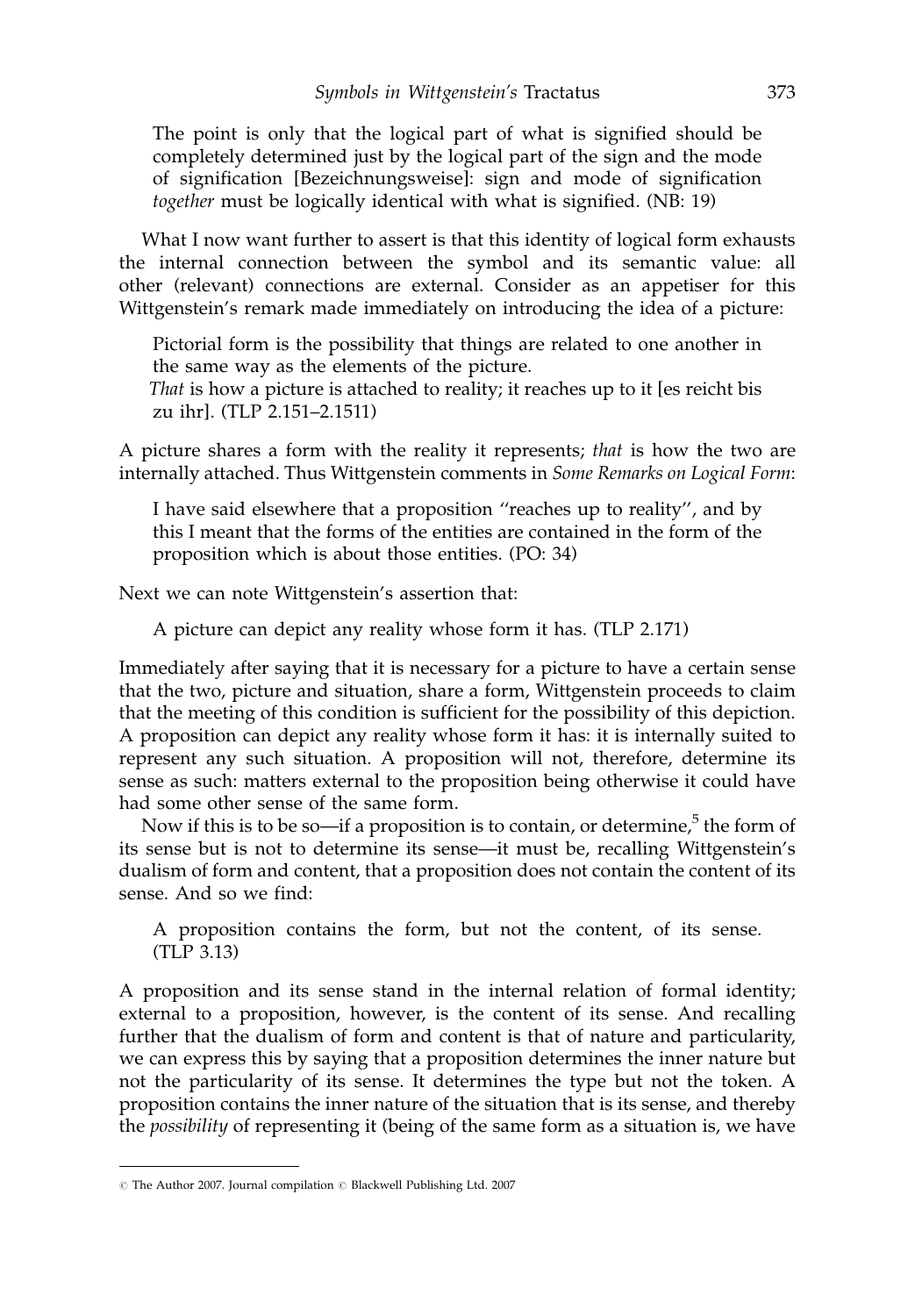seen, the only condition on the proposition itself for it to represent that situation), but it does not contain that particular situation which is its sense:

[W]hat represents is not merely the sign or picture but also the mode of representation. ... Then—picture and mode of representation are completely outside what is represented! (NB: 21)

A proposition, therefore, does not actually contain its sense, but does contain the possibility of expressing it. (TLP 3.13)

By distinguishing a particular situation from its form, we deny a tension amongst the assertions that a symbol does not determine its semantic value, that a proposition is a symbol, that a proposition's semantic value is the situation it represents, and that a proposition is essentially connected with the situation it represents. A proposition is essentially connected with the situation it represents in that it contains, or shares, its form. This determination does not amount, however, to the determination of the very situation itself, for to determine a logical nature is not to determine a bearer of that nature. Two non-identical situations may be of the same form; which, if either, of those two is represented by some proposition of that form would be a matter external to the proposition itself. At the start of this section we mooted, as a counterexample to the thesis that a symbol does not determine its semantic value that it would be internal to a Wittgensteinian proposition that it represents what it does. We have found that this is not in fact the case.

As might be expected, these results generalise across symbols other than propositions. Wittgenstein writes at Tractatus 3.341:

So what is essential in a proposition is what all propositions that can express the same sense have in common.

And similarly, in general, what is essential in a symbol is what all symbols that can serve the same purpose have in common. (TLP 3.341)

What is essential in a proposition is not what all propositions that express the same sense have in common—namely, its sense—but rather what all propositions that *can* express the same sense have in common—namely, the form of its sense. And generally, what is essential in a symbol is what all symbols have in common that *can*, and not *do*, serve the same purpose. For example, what is essential to a name is what all names that can stand for its referent have in common, and this is the form of that object. A name can stand for any object whose form it has: it contains the form, but not the content, of its referent.<sup>6</sup>

It has been argued in this first section that Wittgenstein considers language at three different levels: at the level of perceptible elements (signs), at the level of syntactic elements (symbols) and at the level of semantically significant elements (symbols together with their semantic values).<sup>7</sup> Syntactic elements are perceptible elements together with a mode of signification (a syntactic employment), and semantically significant elements are syntactic elements together with a semantic value. A sign does not by itself determine a logical form; a symbol, which

<sup>©</sup> The Author 2007. Journal compilation © Blackwell Publishing Ltd. 2007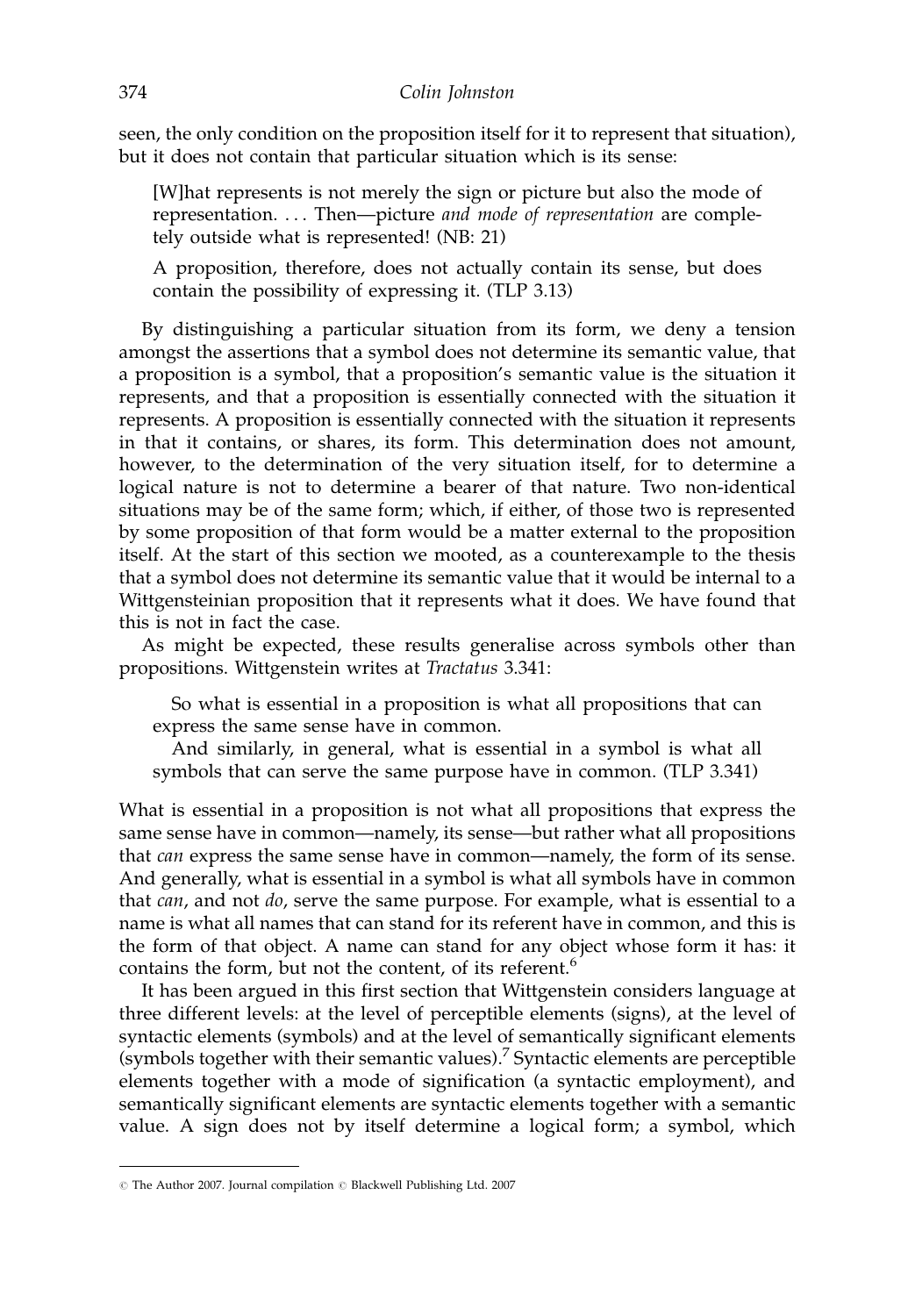includes a logical form and is the (potential) meaning bearer, does not by itself determine a semantic value.<sup>8</sup>

#### 2. Nonsense

2.1

Closely connected in the Tractatus to Wittgenstein's distinction between sign and symbol is a discussion of the nature of nonsense. This discussion will be the object of investigation of the second section of this paper. We can begin by introducing some examples of would-be nonsense propositions.

Wittgenstein's example in the Tractatus of a would-be nonsense proposition is 'Socrates is identical' (TLP 5.573, 5.5733). Working with the Russellian categories of particular, property, dual relation etc., one might naturally (perhaps) say that 'Socrates is identical' predicates identity of Socrates and that this is nonsense because identity is a relation and not a property. In his Notebooks Wittgenstein uses instead the example 'Socrates is Plato' and a comparable thought will go here. 'Socrates is Plato', one might think, predicates Plato of Socrates, but this is nonsense because Plato is a particular and not a property. $9$  (In indicating these reasonings about 'Socrates is identical' and 'Socrates is Plato' I do not mean to suggest that the Tractarian Wittgenstein subscribes to the Russellian logical categories of entity (the categories particular, property etc.): he does not. I shall, however, suggest that in his examples 'Socrates is identical' and 'Socrates is Plato' Wittgenstein is exploiting the Russellian system. Wittgenstein envisages an interlocutor who, given 'Socrates is identical', reasons with the Russellian categories in the manner just considered.<sup>10</sup>)

We may also work up an example of a would-be nonsense proposition, necessarily more abstract, in purely Tractarian terms. A Tractarian elementary proposition consists of names combined together in a certain way, and what it asserts is that the entities its names stand for are themselves combined in that same way (TLP 2.1 ff.). Now we have seen that an entity's combinability with other entities is its form. So suppose that m is a manner in which an object of form f1 may combine with an object of form f2 to make a state of affairs. And let n1 be a name of an object o1 of form f1 and n2 a name of an object o2 of form f2. Then the combination of n1 and n2 in manner m will be an elementary proposition representing that o1 and o2 are combined in manner m. Further, let's suppose that there are also objects of form f3, distinct from f1 and f2, and that an object of form f1 cannot combine in manner m with a object of form f3: there is no such thing as that—the objects don't go together in that way.<sup>11</sup> What, though, if we were to take the name n1 of object o1 and combine it in manner m with a name n3 of an object o3 of form f3? We would seem at this point to have a nonsense representation that o1 and o3 are combined in manner m. Just as in Russell's system Socrates and identity cannot combine as subject and predicate (identity is not a property), and so the proposition 'Socrates is identical' which

<sup>©</sup> The Author 2007. Journal compilation © Blackwell Publishing Ltd. 2007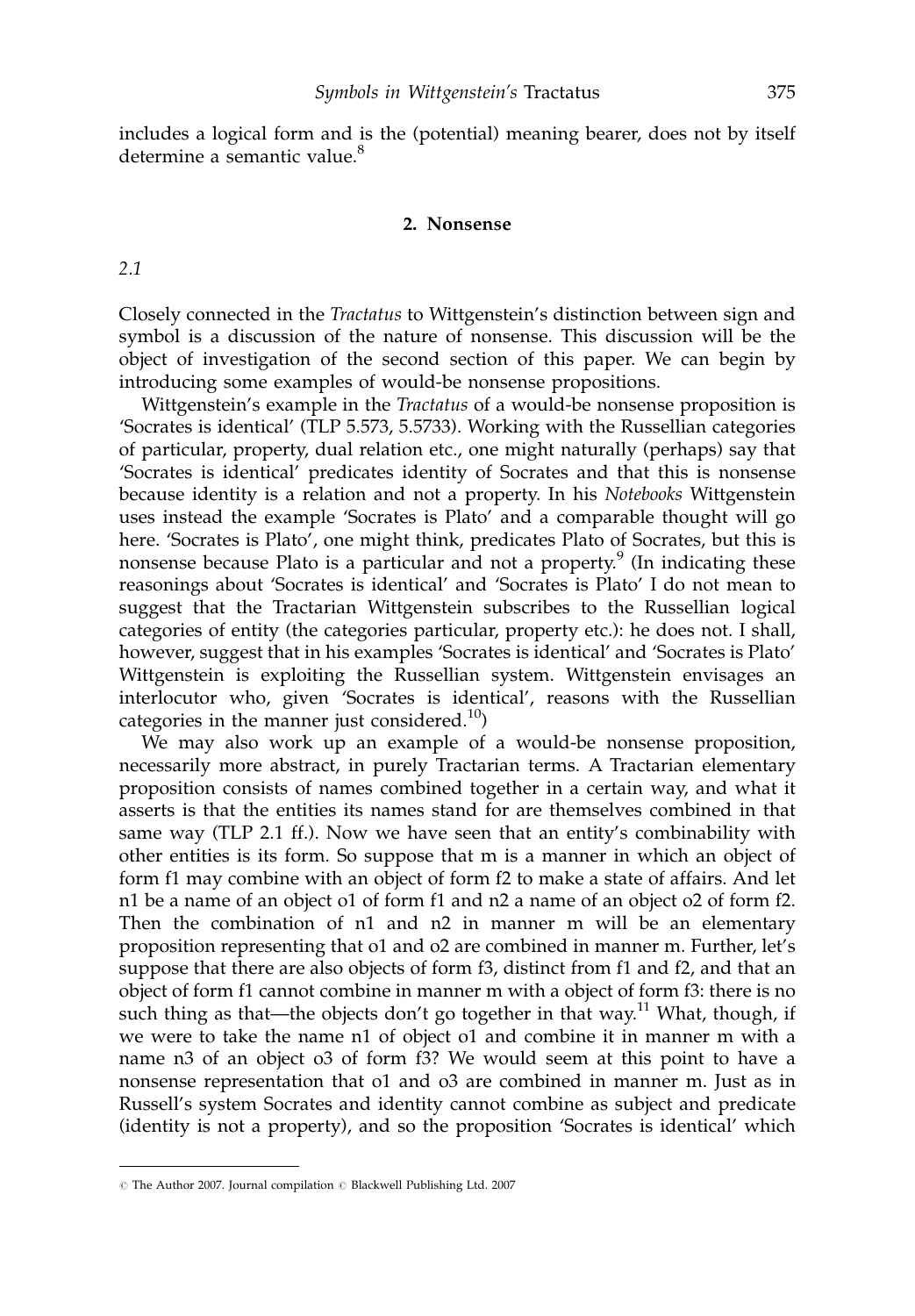#### 376 Colin Johnston

asserts that they are so combined is a nonsense proposition, so in our abstract Tractarian example o1 and o3 cannot combine in manner m (o3 does not have an appropriate form), and the proposition NP consisting of n1 and n3 combined in manner m which asserts that they are so combined is a nonsense proposition.

#### 2.2

Plausible as these ideas of NP and 'Socrates is identical' as representations of nonsense might be, Wittgenstein considers them to be sorely amiss. 'Thought', he insists, 'could never be of anything illogical' (TLP 3.03). We cannot represent an illogical state of affairs, such as Socrates and identity combining as subject and predicate or o1 and o3 combining in manner m. But why not?

Investigating NP a little more carefully, we may remind ourselves that names n1, n2 and n3 are symbols rather than (mere) signs, and that as such they will have a form. Further, we can note that their forms will be f1, f2 and f3 respectively: it is a condition on a symbol's having a certain semantic value that it share a form with that value. Now the form of a name, as that of an object, will be a matter of its combinability: as an object's form is its combinability with other objects to make states of affairs, so a name's form will be its combinability with other names to make (legitimate) elementary propositions. Thus as objects of form f1 can combine in mode m with objects of form f2 but not objects of form f3 to make states of affairs, similarly names of forms f1 can combine in mode m with names of form f2 but not names of form f3 to make (legitimate) elementary propositions. NP, we may however recall, was to be precisely the combination in mode m of a name n1 of form f1 with a name n3 of form f3. NP would therefore be an illegitimate construction, an illogical construction: within it, names are to combine in a manner which *goes against* their forms. As conceived, then, NP would not only be a nonsense proposition in that it represents a nonsense (represents that objects are combined together in a manner in which it is not logically possible for them to combine), but it would also, as a condition of its making its nonsense representation, itself have to be illegitimately, or illogically, constructed.

The result here is quite general. Wittgenstein's theories of representation, specifically the insistence that in order for a name to stand for an object it must have that object's form and the thesis that objects are represented as combined in a certain way by having their names combined in that same way, mean that what could represent objects as combined in a manner to which they are logically unsuited would have to be composed of names combined in a manner to which they themselves are logically unsuited. A representation and what it represents must share a logical form, and so if the latter is to be illogical so also must be the former.

Returning now to the question of why we cannot represent a logical nonsense, Wittgenstein explains his position as follows:

Thought could never be of anything illogical, since, if it were, we should have to think illogically. (TLP 3.03)

<sup>©</sup> The Author 2007. Journal compilation © Blackwell Publishing Ltd. 2007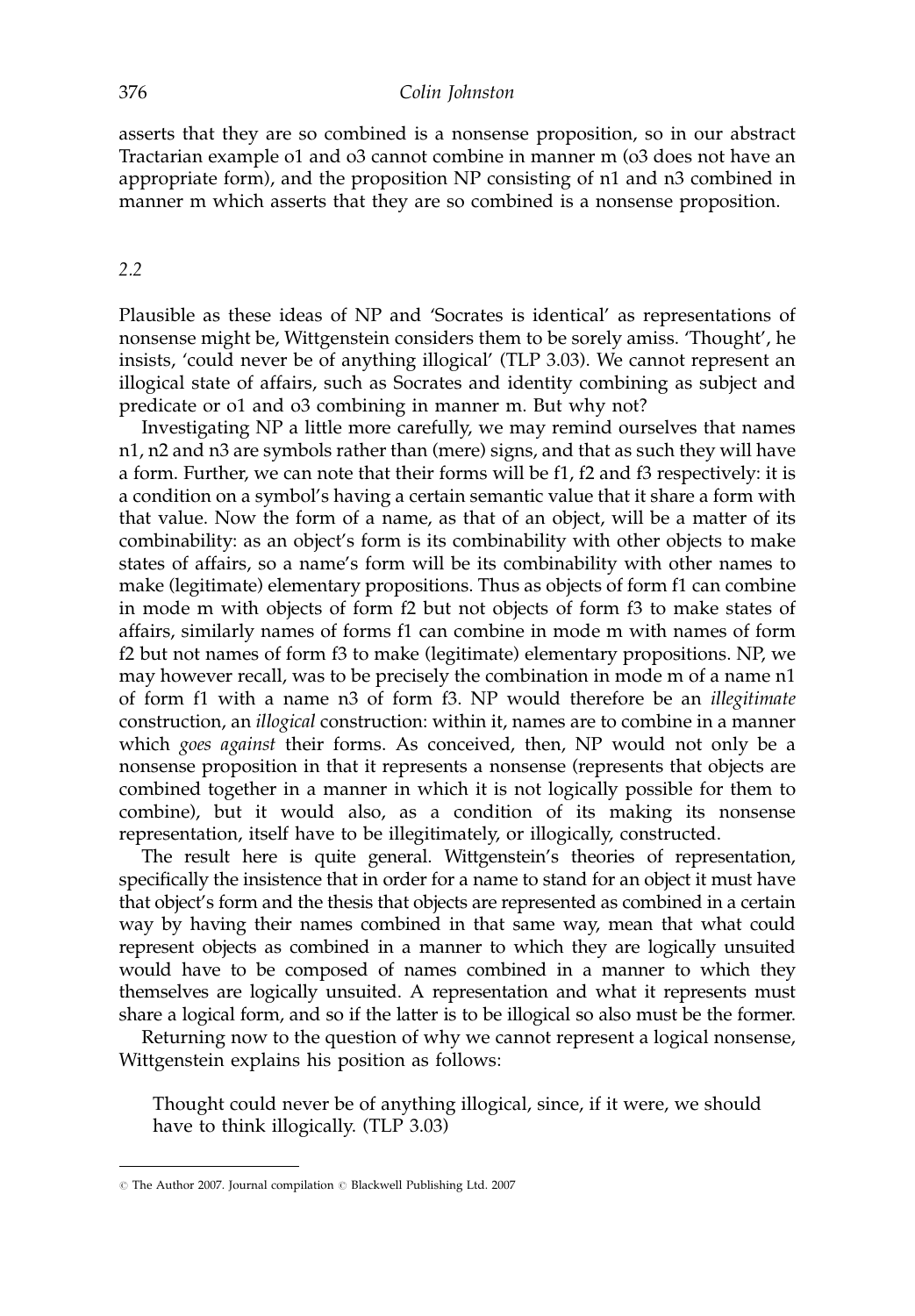We cannot represent something illogical in thought or language, for that would require the representing thought or proposition itself to be illogical. And this requirement, Wittgenstein maintains, cannot be met:

[T]he impossibility of illogical thought (TLP 5.4731)

[A]ny possible proposition is legitimately constructed (TLP 5.4733)

Symbols cannot be illegitimately combined, cannot be combined in a way which goes against their forms. What is constructible in language or thought (in symbols) is also legitimate:

Whatever is possible in logic is also permitted (TLP 5.473)

And from this it follows, given a coincidence of logical form between a symbol and its meaning, that:

[L]anguage itself prevents every logical mistake. (TLP 5.4731)

Language is such that illogical propositions are not constructible, and this means that we cannot make a logical mistake, we cannot represent what is logically impossible. $^{12}$ 

Wittgenstein's assertion that it is impossible to represent a logical nonsense is backed first by his theory that this would require the representing symbol itself to be illogical, and second by the claim that illogical symbols are ruled out. But why, we can now ask, should there not be an illogical symbol?

NP is, as proposed, an illogical symbol. Something we can note straightaway, however, is that its possibility is not *obvious*. NP is to be constructed by taking two names and combining them together in a certain manner. The names that are to be put together are, we should however recall, symbols and not (merely) signs. Certainly we may combine signs however we like on a page. And certainly symbols do very often occur combined together when we make such sign combinations. But this does not mean that we can combine symbols in any way we please simply by combining their signs on a page. There is no immediate reason to think it sufficient for the occurrence of a combination of the symbols 'Socrates' and 'identical' occurring in the propositions 'Socrates is dead' and 'Hesperus is identical to Phosphorus' respectively that we write the sign 'Socrates is identical' on the page. Symbols are signs together with a logical form, but the two are not magically glued together: there is no guarantee that wherever a sign occurs it will bear a certain logical form. We should not therefore think that illogical propositions (illegitimate symbols) could be brazenly constructed merely by putting certain signs together in certain ways. Still, though, might there not be some background (of mental acts, perhaps) against which writing the sign 'Socrates is identical' will make for the occurrence of an ill-formed proposition? On what basis does Wittgenstein holds that there could never be an illogical proposition?

Well let's look at the Russellian framework. In this context an illogical proposition might consist, say, in the combination of a proper name and a

<sup>©</sup> The Author 2007. Journal compilation © Blackwell Publishing Ltd. 2007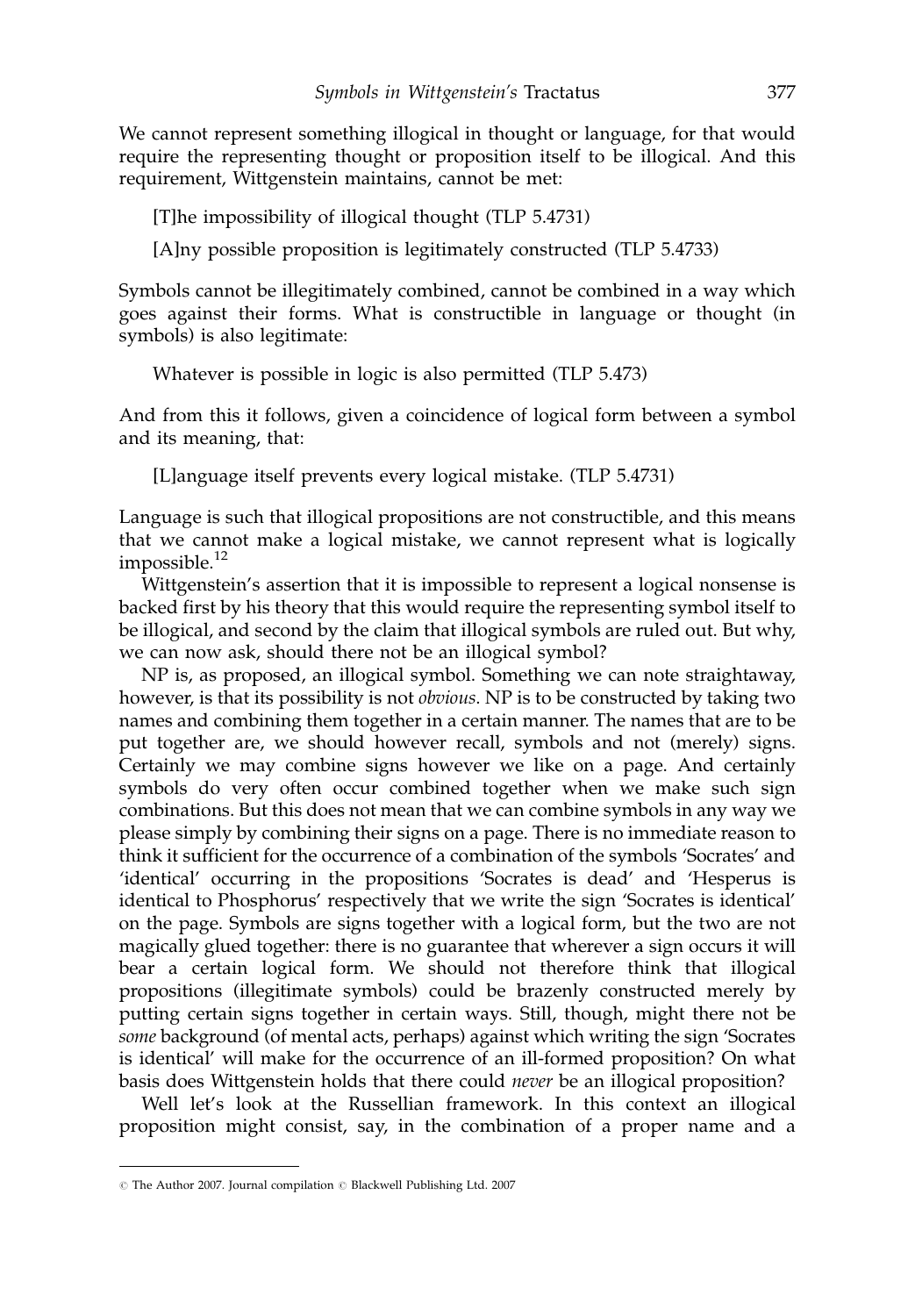relational expression in that way in which a proper name and a predicate expression are combined in a subject-predicate proposition. But what mode of combination is that? Well it is a syntactic mode of combination. More specifically, it is, essentially, the combination of expressions as subject and predicate. The mooted illogical proposition would thus be the combination as subject and predicate of a name and a relational expression. Now this should raise an eyebrow. How, we might for instance ask, could we recognise such a syntactic mistake? It would have to be in this way. We are presented with a propositional sign (the perceptible aspect of the illogical proposition), and we discern in that sign the occurrence of two expressions (symbols, syntactic elements) combined as subject and predicate, only we find also that the expression combined as predicate is in fact not a predicate but is rather, syntactically, a relational expression. But this scenario, it is crucial to see, is incoherent. To find two expressions combined as subject and predicate is to find a subject expression combined with a predicate expression. To find an expression combined as a predicate, as a proper name, as a relational expression etc., is to find a predicate, a name, a relational expression etc.<sup>13</sup> The syntactic way in which we find syntactic elements to be combined in a certain proposition is not separable from the syntactic elements we find there. And the point is of course not (merely) epistemic. We can find syntactic entities combined together in any way in which it is possible for them to occur combined. What syntactic types there are combined at some point is not separable from the manner there of their combination: indeed, it is contained in the manner there of their combination.<sup>14,15</sup>

NP, we therefore conclude, will not be a possibility. Its idea is a confusion. As in the Russellian system there could be no such thing as the combination as subject and predicate of what is not a subject expression and a predicate expression, so in our Tractarian terms introduced above there could be no such thing as the combination in manner m of what is not an expression of form f1 and an expression of form f2.

# 2.3

Writing 'Socrates is identical' will not in any context make for the representation of a logical nonsense. In order to represent a nonsense we would need an illogical symbol, but it is in the nature of symbols that such a thing could not exist. (In order to represent that Socrates is combined with identity as subject and predicate (in order to predicate identity of Socrates), we should need a proposition in which a relational expression combined as a predicate expression: but this is a contradiction.) Wittgenstein's response to the example does not however stop here. He offers us further both a diagnosis of the mistake which might lead one to think that 'Socrates is identical' represents a nonsense and also an account of what he considers actually to be going on with this sentence. Let's take the second of these first.

 $\odot$  The Author 2007. Journal compilation  $\odot$  Blackwell Publishing Ltd. 2007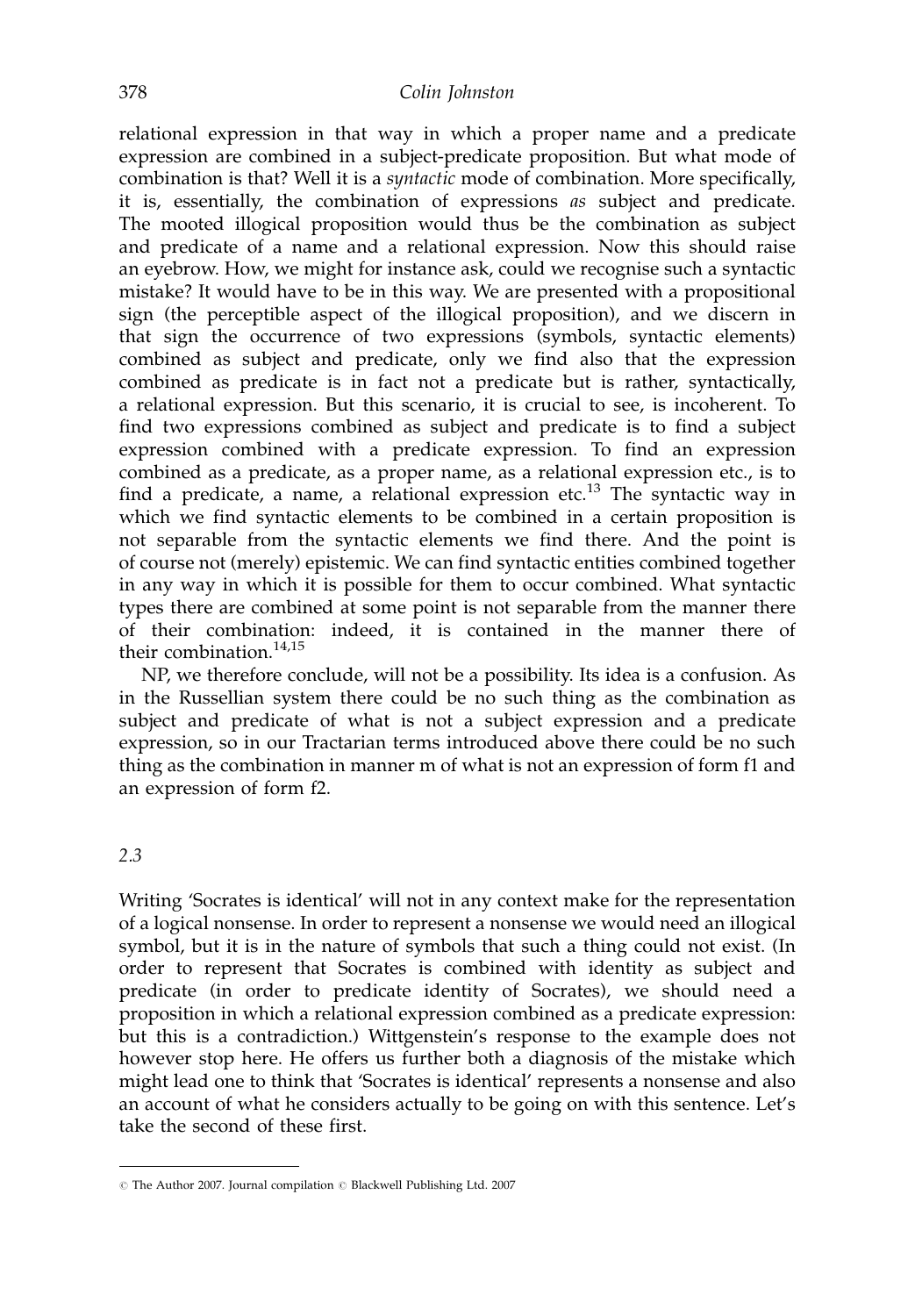At Tractatus 5.4733 we find:

Frege says that any legitimately constructed proposition must have a sense. And I say that any possible proposition is legitimately constructed, and, if it has no sense, that can only be because we have failed to give a meaning to some of its constituents. (TLP 5.4733)

'Any possible proposition is legitimately constructed': this we have seen. Wittgenstein continues, however, with: 'and if it has no sense, that can only be because we have failed to give a meaning to some of its constituents'.<sup>16</sup> According to Wittgenstein, Frege thought that it was sufficient for a proposition to have a sense that it be legitimately constructed. In response, Wittgenstein (implicitly) criticises Frege for thinking that there might be an illegitimately constructed proposition, and then proceeds to deny that a (legitimately constructed) proposition must have a sense. A proposition may fail to have a sense by virtue of the failure of one of its constituents to have a meaning. Applying this to the example 'Socrates is identical', Wittgenstein then asserts:

Thus the reason why 'Socrates is identical' says nothing [sagt nichts] is that we have given no meaning to the word 'identical' as *adjective*. (TLP 5.4733)

The reason why 'Socrates is identical' means nothing [heißt nichts] is that there is no property called 'identical'. The proposition is senseless [*unsinnig*] because we have failed to make an arbitrary determination and not because the symbol, in itself, would be illegitimate. (TLP 5.473)

We may consider ourselves to have with 'Socrates is identical' a perfectly legitimate proposition, only one that is senseless on account of the fact that one of its constituents has not been given a meaning.<sup>17</sup> Borrowing from the Russellian stock of propositional forms and entity types, we may suppose 'Socrates is identical' to be a perfectly good subject-predicate proposition—'Socrates' is a perfectly good proper name and 'is identical' is a perfectly good predicate—but whilst the proper name symbol 'Socrates' has been given a meaning, the predicate symbol 'is identical' has not. There is no property called 'identical': as adjective, 'identical' does not have a meaning.

Wittgenstein's thought here bears repetition. We are presented with a sign, say 'Socrates is identical'. To make sense of it we first locate there a syntactic structure: we find it to be the sign of a propositional symbol (a proposition). Subsequently we look to see whether the syntactic components that compose the discerned proposition are meaningful or not. If they are then the proposition has a sense. But the syntactic components may not all be meaningful and if they are not, this entails that the proposition is senseless. What it does not (necessarily) entail, however, is that we should reassess our finding the proposition we did. Wittgenstein holds that the propriety, when given a sign, of locating there a certain symbol is not dependent upon the located symbol being semantically significant. 'Socrates is identical' may be the sign of a perfectly good subject-

<sup>©</sup> The Author 2007. Journal compilation © Blackwell Publishing Ltd. 2007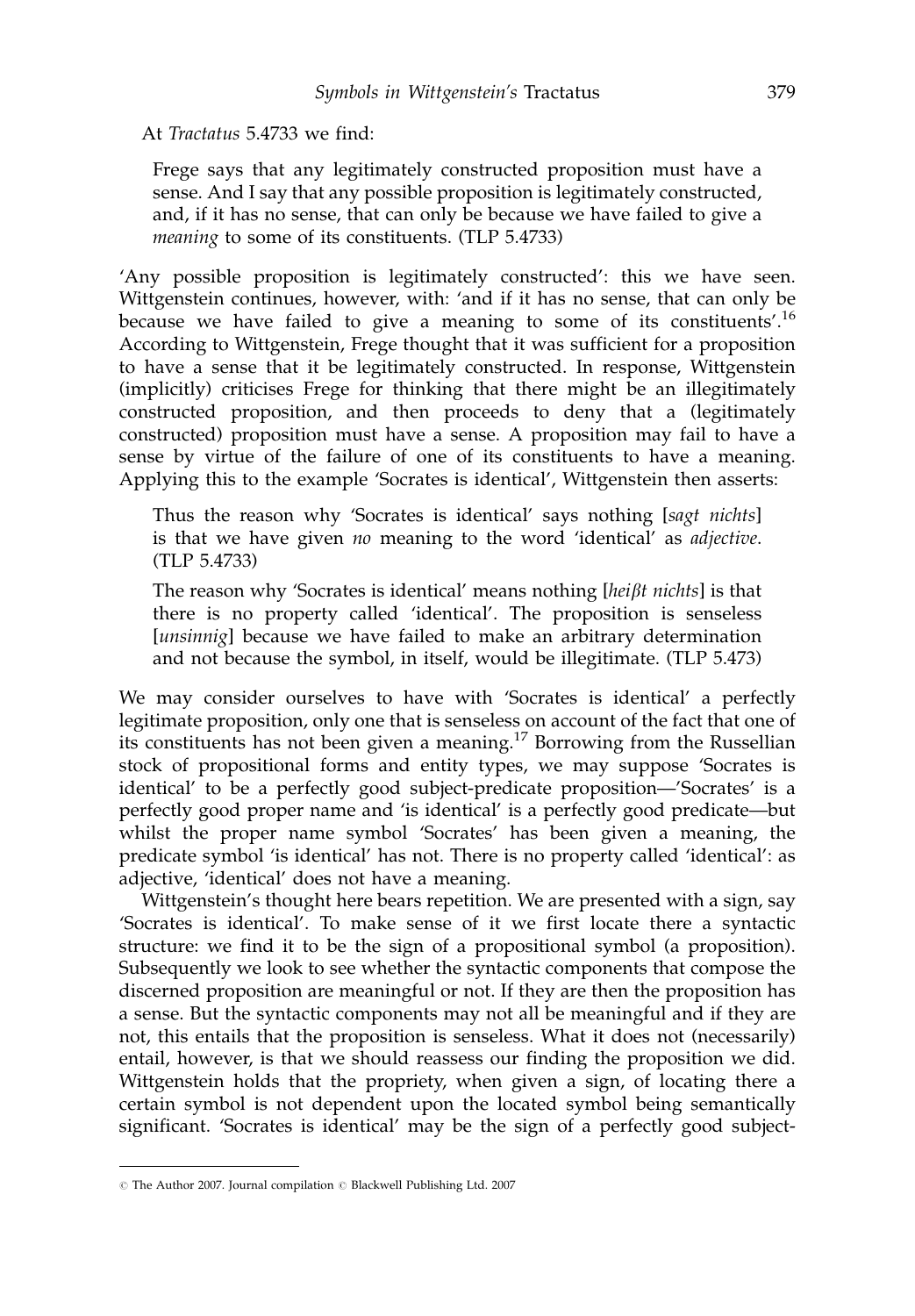predicate proposition (propositional symbol) despite the fact that the adjectival symbol 'identical' contained in that proposition—the word 'identical' appearing (used) there as adjective—has no meaning.18,19 (A picture of two people next to each other may be just that even if one of the figures fails to represent anyone.)

Let's assess now what was wrong with the reasoning behind the idea that 'Socrates is identical' represents a nonsense. The thought was that 'Socrates is identical' is nonsense because it predicates identity of Socrates and identity is a relation and not a property. 'Socrates' means Socrates, 'identical' means identity, and the proposition is of the subject-predicate form. Wittgenstein, we can however see, will find here an insensitivity to the sign-symbol distinction. Once it is noted that it is symbols and not signs which are the (primary) bearers of semantic significance we will find ourselves with no reason to suppose that the symbol 'identical' appearing in 'Socrates is identical' means identity. If 'Socrates is identical' is to be a subject-predicate proposition, then its component symbol 'identical' will have to be an adjectival symbol. The standard English symbol 'identical' meaning identity—the symbol 'identical' in 'Hesperus and Phosphorus are identical'—is however a relational symbol. As such, this English symbol is a different symbol from 'identical' in 'Socrates is identical' (a symbol's syntactic nature is essential to it). Why then, we might now ask, should we suppose that the two have a common meaning? Certainly they share a sign, but this is hardly sufficient to presume a shared meaning (Mr Green's name shares a sign with a colour word, but this does nothing to suggest that the two symbols share also a meaning):

Thus the reason why 'Socrates is identical' says nothing is that we have given no meaning to the word 'identical' as adjective. For when it appears as a sign for identity, it symbolises in an entirely different way—the signifying relation is a different one: the two symbols have only the sign in common, and that is an accident. (TLP 5.4733)

When 'identical' appears as a sign for identity (as in, say, 'Hesperus and Phosphorus are identical') its mode of signification is quite different from that found in 'Socrates is identical'. The two signs thus belong to quite different symbols, and when this is seen we lose all reason for supposing that they have the same meaning.

More, let's finally repeat, Wittgenstein holds that a symbol and its meaning must share a form, and from this it follows that the 'identical' of 'Socrates is identical' could not mean identity. The former is an adjective and the latter a relation. Generally, Wittgenstein's insistence of an identity of form between a symbol and any semantic value it can have rules out, given the impossibility of an ill-formed propositions, the representation of a logical nonsense.<sup>20</sup> A proposition (propositional symbol) may be nonsense in that it lacks a sense (fails to represent a situation)—and this will be so just in case it has a meaningless part—but it may not be nonsense in that it has a logically impossible sense. The proposition (propositional symbol) 'Socrates is identical' does not represent a

<sup>©</sup> The Author 2007. Journal compilation © Blackwell Publishing Ltd. 2007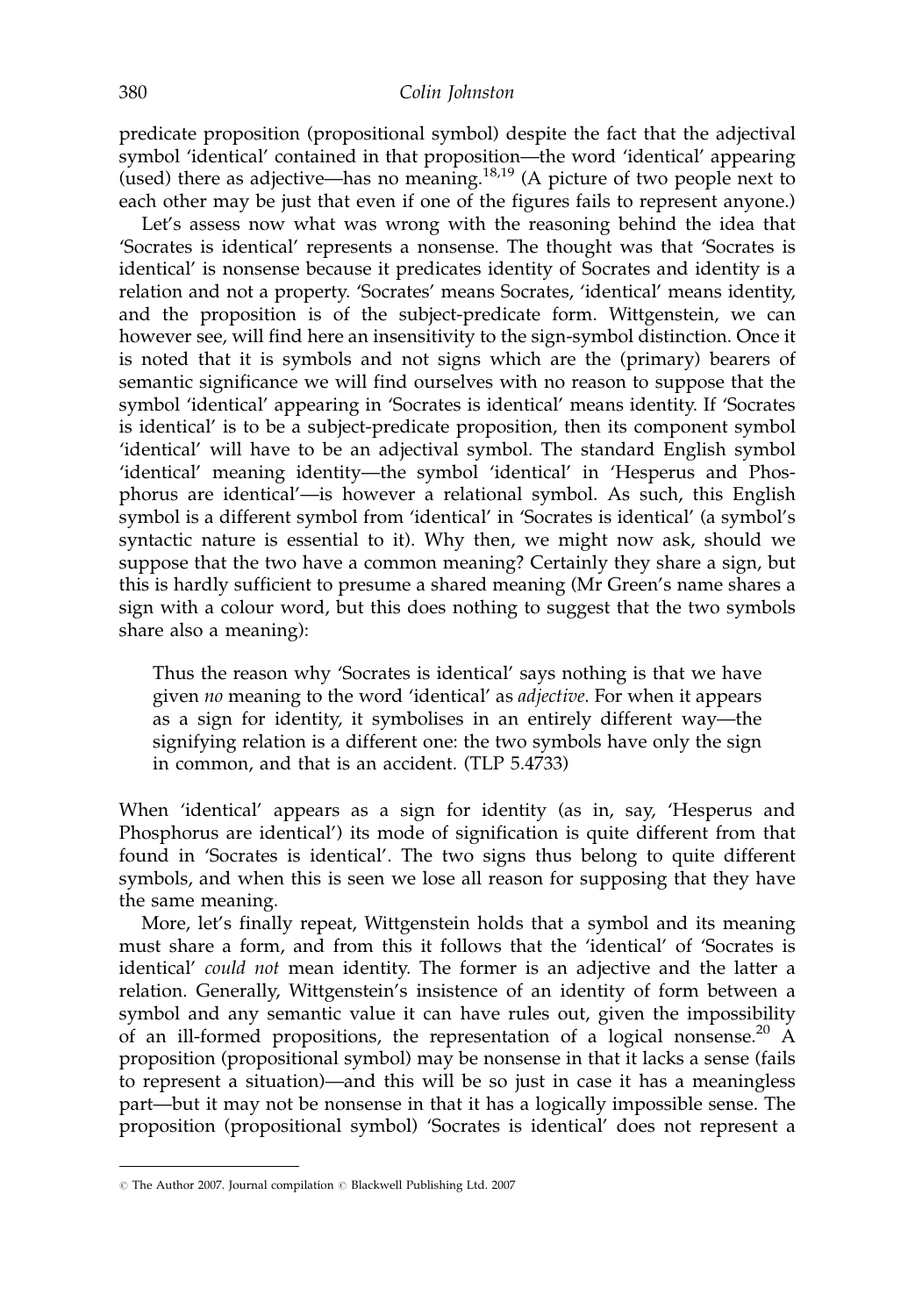nonsense on account of what 'identical' means (that is, on account of its meaning a relation): rather it lacks a sense because  $no$  meaning has been given to its component adjectival symbol 'identical'.

## 3. The Context Principle

3.1

My account of the Tractarian position on nonsense is in close agreement with that given by Cora Diamond in her paper 'Throwing Away the Ladder'. She writes there:

[Wittgenstein] says at 5.4733 that *any* possible sentence is, as far as its construction goes, legitimately put together, and, if it has no sense, this can only be because we have failed to give a meaning to some of its constituents, even if we think that we have done so. Thus the reason why 'Socrates is identical' says nothing is that we have not given any adjectival meaning to the word 'identical.' The word 'identical' as it occurs in (e.g.) 'The morning star is identical with the evening star' is, syntactically, a totally different symbol from what we have in 'Socrates is identical.' So the sentence 'Socrates is identical' is legitimately put together, in the sense in which 'Socrates is frabble' is, as far as syntactic structure goes, legitimately put together. Both contain what are syntactically adjectives; all they need is for some adjectival meaning to be fixed for them. What I am emphasising is that on Wittgenstein's view, the only thing wrong with 'Socrates is identical' is the absence of an adjectival meaning for 'identical,' where the need for a meaning may be hidden from us by the fact that the word 'identical' has other uses in which it is meaningful. (Diamond 1991b: 196–197)

In this passage Diamond makes a clear distinction between syntax and meaning, and she expressly allows that a sign might occur with a syntax but without a meaning. 'Frabble' as it appears in 'Socrates is frabble' is syntactically an adjective, but it does not there mean anything. This position is a move away from that discussed in an earlier paper of hers, 'What Nonsense Might Be':

I assume there are two kinds of general rule, one kind enabling us to break down whole sentences into elements with a syntactic characterization, and another sort fixing the meanings of proper names, concept expressions and relational expressions of various sorts; neither kind of rule will apply unconditionally to a given sentence. Take as an example a sentence like one Frege uses: 'Venus is more massive that Mercury.' We can, using the general rules of English, characterize the structure of the sentence, but any such characterization will apply to the sentence only conditionally. Thus the sentence may be taken to be a two-term relational

<sup>©</sup> The Author 2007. Journal compilation © Blackwell Publishing Ltd. 2007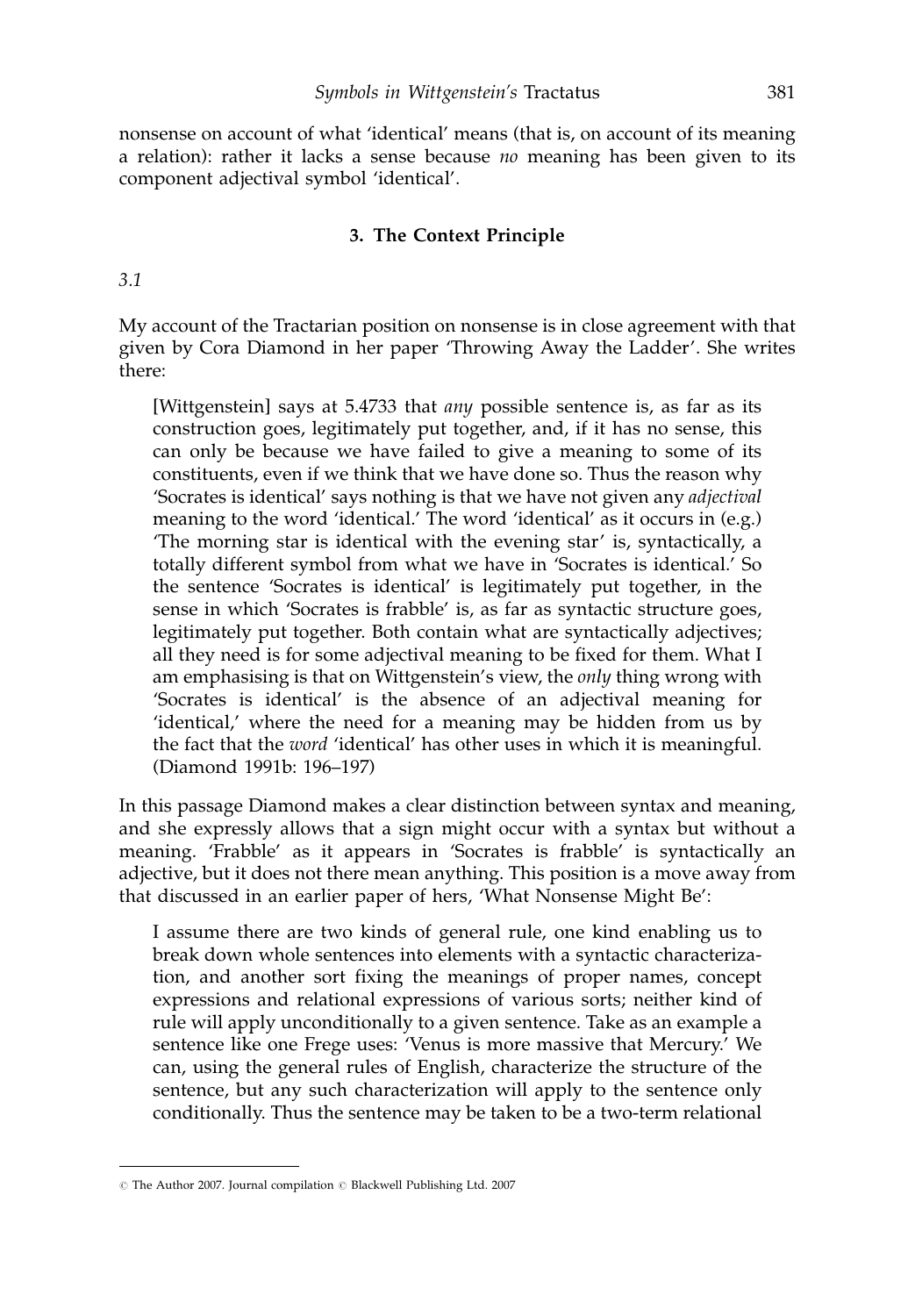expression completed by the proper name 'Venus' in the left-hand place and the proper name 'Mercury' in the right hand place, but only if the thought expressed by the whole sentence is that the object 'Venus' stands for, has whatever relation it is the relational expression stands for to whatever object it is 'Mercury' stands for. (Diamond 1991a: 109–110)

Here we still have the syntactic-semantic distinction in play, but the two factors are more tightly bonded together. We may consider a sentence to have a certain syntactic structure—we may consider it composed in a certain way of certain syntactic elements—only if the sentence, so construed, is semantically significant (only if it expresses a thought).

In 'What Nonsense Might Be' Diamond presents this latter position as the 'Frege-Wittgenstein view' of nonsense. Frege is, however, much the more discussed of the two and the position is more plausibly ascribed to him than to Wittgenstein. Frege does appear to hold that in order to find syntax we must at the same time find semantics. So for instance he wrote in The Foundations of Arithmetic:

Nevertheless, there is something to prevent us from regarding (2–3) without more ado as a symbol which solves the problem; for an empty symbol is precisely no solution; without some content it is merely ink or print on paper. (Frege 1980: §95)

And later on, when his distinction of sense and reference is in play, he asserts:

A proper name must at least have a sense [if not a referent]; otherwise it would be an empty sequence of sounds and it would be wrong to call it a name. (Frege 1997: 180)

In the absence of semantic significance, Frege insists, we are left not with a meaningless syntactic element but rather with a mere sign: with ink or print on paper, or a sequence of sounds.<sup>21</sup> Language, the idea would seem to be, is an essentially semantic affair: syntax is a matter of logical similarities and differences (themselves essential, of course) across what are essentially semantic elements.

Now it is interesting for us further to see that Frege's tying together of syntax and semantics was presented by Diamond in a very particular way. She did not write that 'Venus is more massive than Mercury' may be considered to contain a proper name 'Venus' only if 'Venus' is actually the proper name of some object. Rather her suggestion was that we may find 'Venus is more massive than Mercury' to contain a proper name 'Venus' only if the sentence as a whole may be found to express a thought about some object called 'Venus'. More generally, she asserts that:

Taking the rules which fix the meaning of expressions in the language to apply to the particular sentence is not separable from making sense of the whole sentence. (Diamond 1991a: 110)

<sup>©</sup> The Author 2007. Journal compilation © Blackwell Publishing Ltd. 2007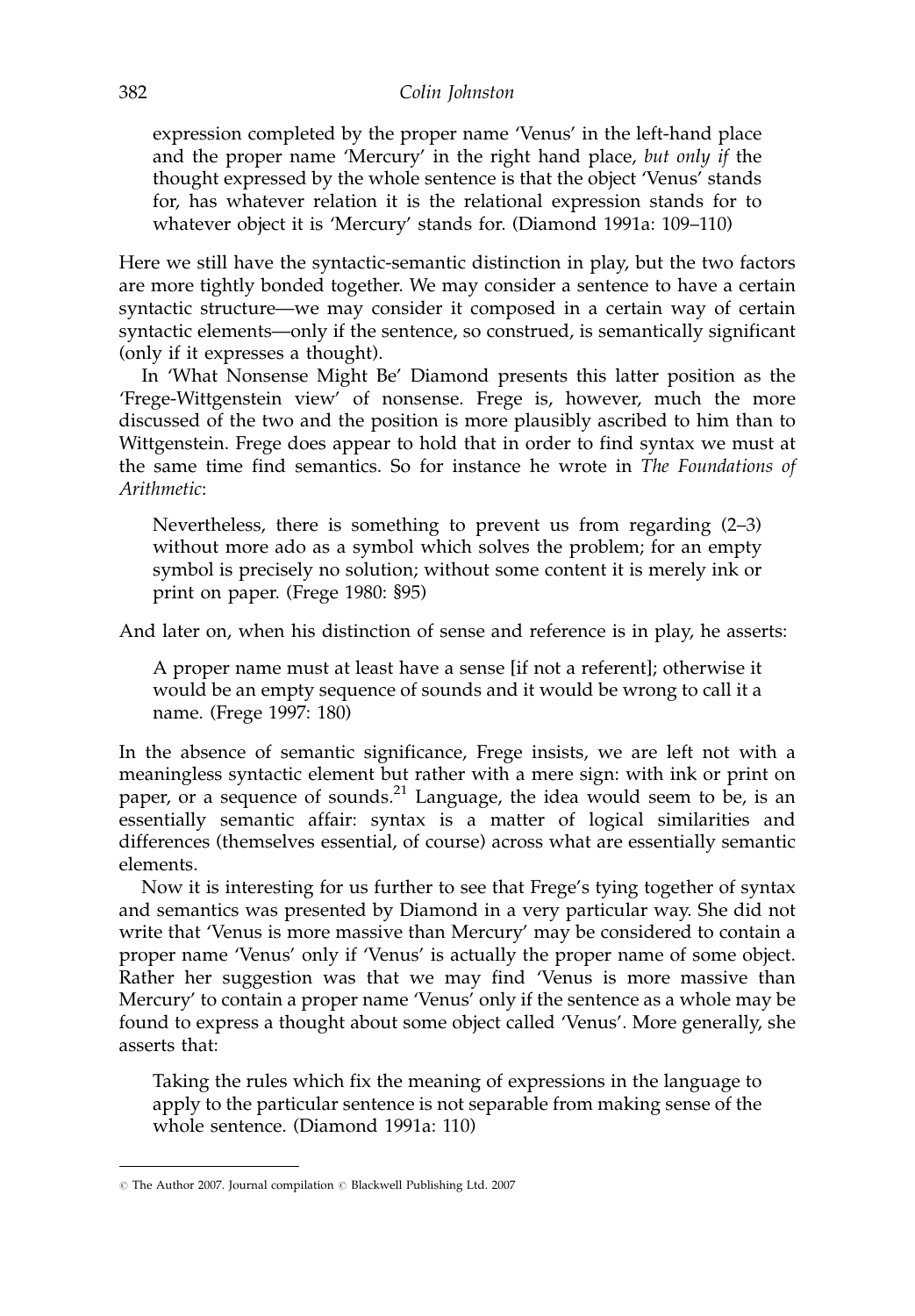We may take the rules which fix the meaning of expressions in the language to apply to a particular word only if that word is a constituent of a sentence of which we are successfully making sense. We may locate syntax only where we may locate semantics, and we may locate semantics only within the expression of a thought.

Diamond takes this latter to be the gist, or at least a key rub, of Frege's context principle:

[W]e ought always to keep before our eyes a complete proposition. Only in a proposition have the words really a meaning. (Frege 1980: §60)

I shall not, however, get involved here in Frege exegesis. Rather, the point will be to compare two apparently Fregean theses with the ideas of the Tractatus.<sup>22</sup> The first (apparently) Fregean thesis is that what has a syntactic character is something essentially semantic, something of whose essence it is that it means what it does. Contrasting with this, I have argued, is the Tractarian idea of a symbol. A Tractarian symbol is a syntactic entity but it carries what semantic significance it has only inessentially. A Tractarian symbol may mean anything whose form it has and indeed it may mean nothing at all. The second (apparently) Fregean thesis is that the (Fregean) semantico-syntactic elements of language occur only within occurrences of propositions. To compare this with the Tractatus is our next task.

# 3.2

Let's consider a remark of Wittgenstein's that might appear to go against the idea that there could be a semantically insignificant symbol. At Tractatus 3.326 Wittgenstein writes:

In order to recognise a symbol by its sign we must observe how it is used with a sense. (TLP 3.326)

If 'with a sense' is taken here to mean 'with semantic significance' then the possibility of a semantically insignificant symbol would be at risk: such a thing would be unrecognisable. How else, though, might one take the expression? Well, Wittgenstein's German has it that it is the *sinnvolle Gebrauch* that we must consider, which Ogden translates as the 'significant use'. This rendering was sanctioned by Wittgenstein himself, who explains the section to Ogden as follows:

I think 'significant' is alright here. The meaning of the prop is: that in order to recognise the symbol in a sign we must look at how this sign is used significantly in propositions. I.e. we must observe how the sign is used in accordance with the laws of logical syntax. Thus 'significant' here means as much as 'syntactically correct'. (LO: 59)

With this explanation the threat to the possibility of a semantically insignificant symbol is removed. What we must observe in order to recognise a symbol in a

<sup>©</sup> The Author 2007. Journal compilation © Blackwell Publishing Ltd. 2007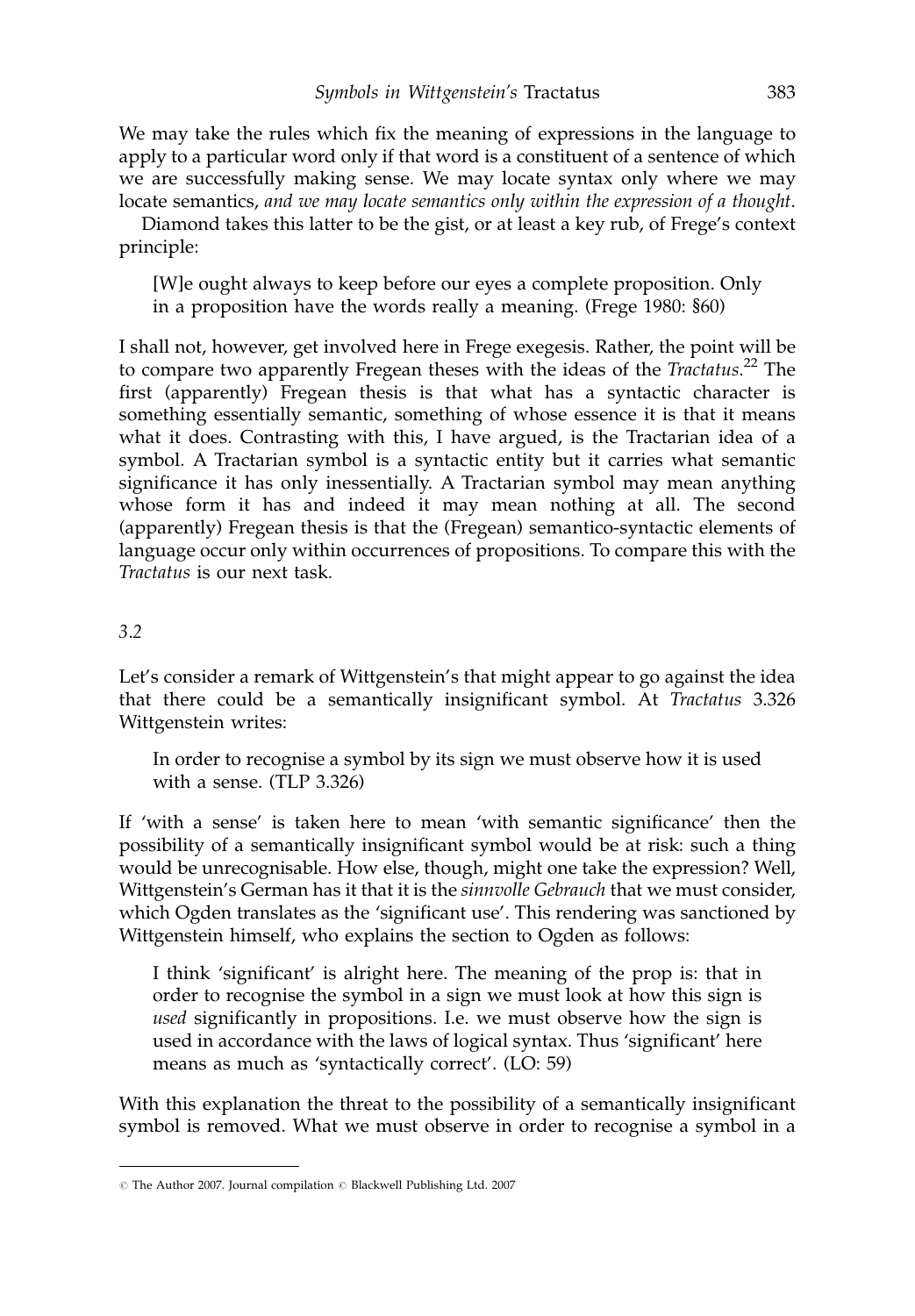sign is not the semantically significant use but rather the syntactic use. *Sinnvoll* here means syntactic.<sup>23</sup> What I want to note looking forward, however, is Wittgenstein's comment in his letter that the use of a sign 'in accordance with the laws of logical syntax' is a use of it 'in propositions'.

The idea that it is in propositions that signs 'have sense' emerges also in an explanation given by Wittgenstein in 1930 of the first section of his Tractatus:

1. 'The world is everything that is the case'. This is intended to recall and correct the statement 'The world is everything that there is'; the world does not consist of a catalogue of things and facts about them (like the catalogue of a show). For, 1.1, 'The world is the totality of facts and not of things'. What the world is is given by description and not by a list of objects. So words have no sense except in propositions, and the proposition is the unit of language. (LWL: 119)

The unit of the world, we are told, is not the thing but the fact. Things (objects) partake in the world only from within facts and not by themselves. And similarly, Wittgenstein says, words have no sense except in propositions, which are the units of language. What notion, though, of 'having sense' does Wittgenstein intend at this juncture? If we take 'have sense' here to mean 'represent a situation' then Wittgenstein's assertion is that it is only in propositions that words (are used to) represent situations. This is of course true, but it is hard to see either how it is non-trivial or how it might mean (or be meant by) a thesis that the proposition is the unit of language. If, however, we take 'have sense' here to mean what was meant at Tractatus 3.326 by being in sinnvollen Gebrauch, namely being in syntactic use, then what Wittgenstein presents in this retrospective remark of 1930 is the thesis that words are without syntactic character except as they figure in propositions. This is the reading I want to recommend.

Wittgenstein holds that as the unit of the world is the fact and not the thing, so the unit of syntax is the proposition and not the name. Signs are in syntactic use only within propositions: the logico-syntactic use of a sign, the use of a sign as the sign of a symbol, is a use essentially within propositions. As things (objects) occur in the world only within facts, so syntactic elements—symbols—occur in language only within propositions.

There are a number of paths to and from this important crux of Wittgenstein's thought.<sup>24</sup> Here I can discuss only a couple of its easy consequences.

One consequence worth noting as such is the idea discussed above that there can be no illogical proposition. An illogical proposition, such as NP, was to be an illegitimate combination of sub-propositional symbols. But if there are sub-propositional symbols—sub-propositional logical elements as opposed to mere signs—only within what is already a proposition, then there can be no such illegitimate construction. There can be nothing illegitimate in logic (syntax), for there is logic (syntax) only within what is already legitimate. I argued above that a sub-propositional symbol may be found combining only as the symbol it is (that is, legitimately); the current, stronger thesis is that is that it is

<sup>©</sup> The Author 2007. Journal compilation © Blackwell Publishing Ltd. 2007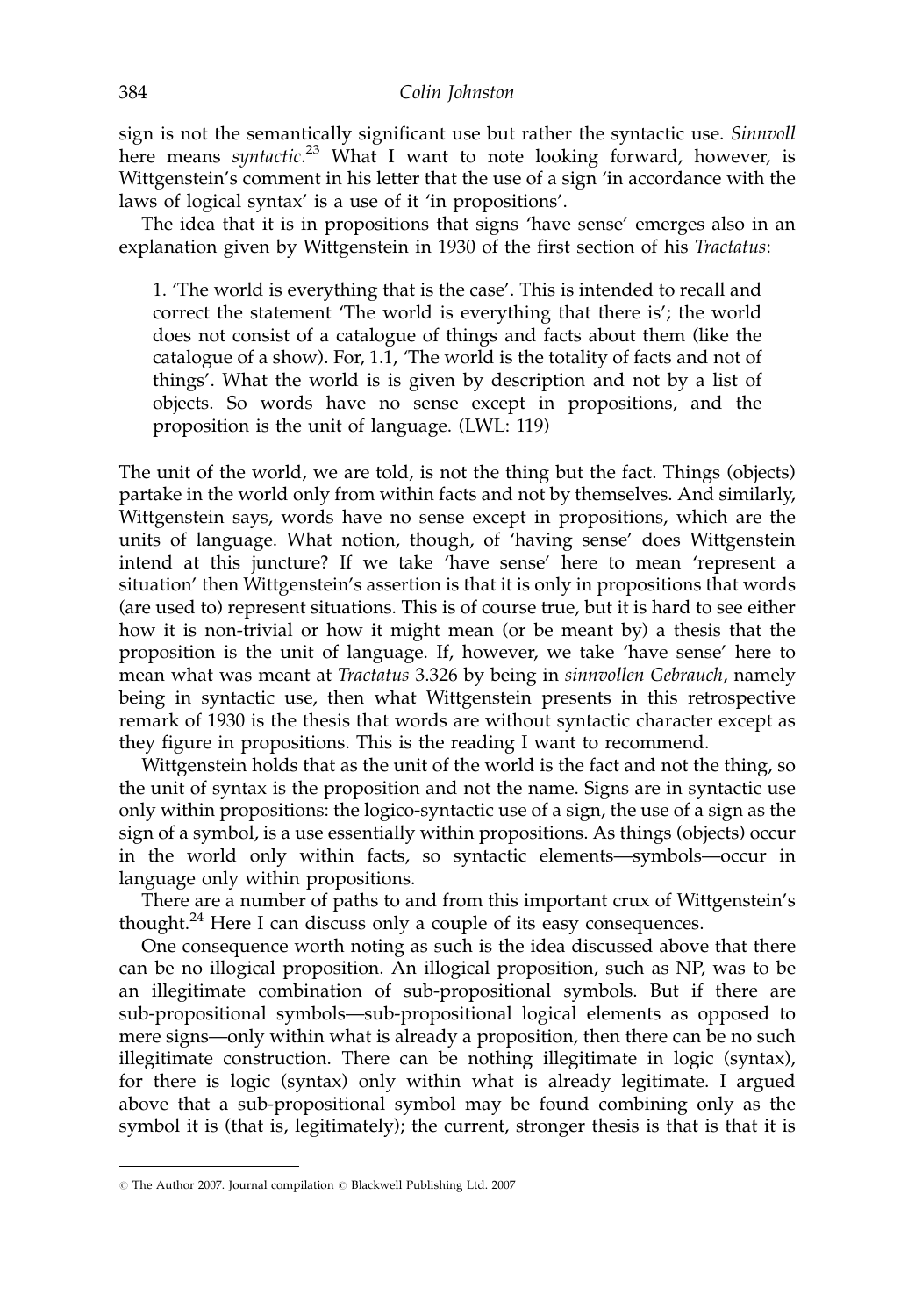only in propositional (and so legitimate) combination that sub-propositional symbols are to be found.<sup>25</sup>

A second consequence, equally easy to draw, is that there is semantic significance only in the context of a proposition. As it is symbols and not signs which are in the first instance semantically significant (what represents and what is represented must share a logical form), it follows from the thesis that symbols occur only within occurrences of propositions that there can be semantic significance only within a proposition. It is only in the context of a proposition that a sign may occur as the sign of a symbol, and so it is only there that a sign may be semantically significant.

At Tractatus 3.3 Wittgenstein writes:

Only propositions have sense; only in the nexus of a proposition does a name have meaning. (TLP 3.3)

Only propositions have a syntax: it is only within propositions that syntax is to be found. Thus it is only in the nexus of a proposition that a name-sign may be the sign of a name-symbol and so have a meaning. $^{26}$ 

Once Wittgenstein has introduced his notion of a symbol and thus loosed the notions (apparently) tied together in Frege of syntax and semantics, then the (apparent) Fregean thesis that the semantico-syntactic unit is the proposition cannot continue unmodified. I have suggested that the descendent principle adopted by Wittgenstein, whilst it has consequences regarding the location of semantics, is concerned in the first instance with syntax only. The syntactic unit, Wittgenstein asserts, is the proposition. A Wittgensteinian symbol is a sign considered together with a logico-syntactic use and Wittgenstein's context principle characterises that use as a use essentially within propositions.<sup>27</sup>

### 4. Realism

# 4.1

David Pears has defended an interpretation of the *Tractatus* on which, as he puts it, 'language is shaped by the intrinsic nature of the underlying simple objects' (Pears 1987: 13). Using 'name' to refer to a name-sign rather than a name-symbol, he writes:

Once a name has been attached to an object, the nature of the object takes over and controls the logical behaviour of the name, causing it to make sense in some sentential contexts but not in others. (Pears 1987: 88)

In a similar vein, Norman Malcolm writes in Nothing is Hidden:

According to the Tractatus, the syntax of a name will indeed match the form of the object that the name means. But the name has that particular syntax because of the nature of the object for which it deputizes. The

<sup>©</sup> The Author 2007. Journal compilation © Blackwell Publishing Ltd. 2007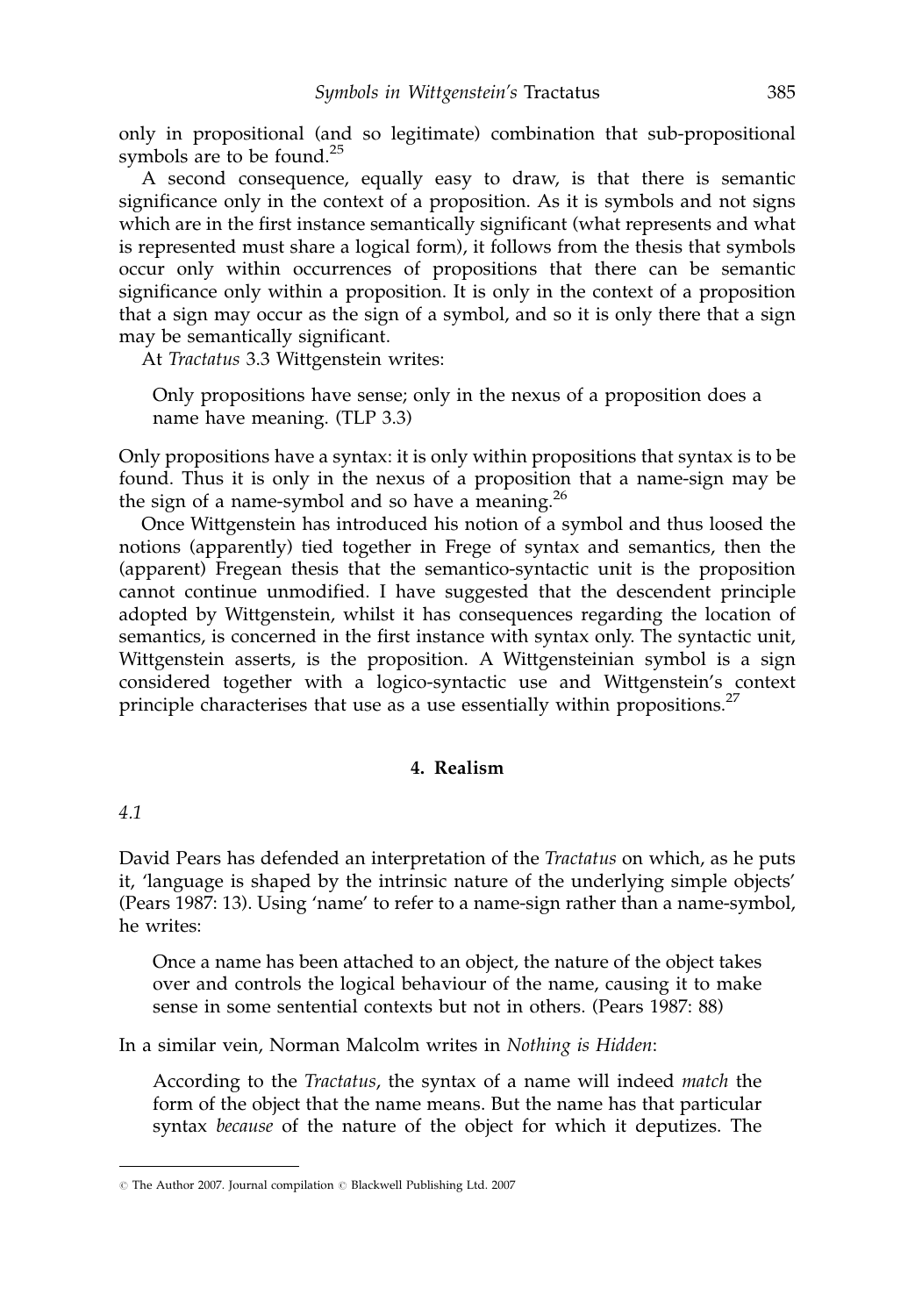syntax of the name is *derived* from the object. Having that syntax is *not* what 'meaning that object' comes to. (Malcolm 1986: 27)

Malcolm's last remark here is targeted at Peter Winch's assertion that a name's 'having the meaning it does just consists in its 'significant use' (sinnvollen Gebrauch)' (Winch 1987: 9). Winch continues:

Proposition 3.334 reads: 'The rules of logical syntax must go without saying, once we know how each individual sign signifies.' It is important that Wittgenstein writes wie ('how') rather than was ('what'). The what will already have been settled once the how is established. (Winch 1987: 9)

And he talks of:

... the misunderstanding of supposing that a name's meaning is something other than and prior to its logico-syntactic role. (Winch 1987: 10)

It should be clear that I am going to oppose myself to both of these positions. Pears and Malcolm suggest that a name-sign derives its logical behaviour, its syntax, from its meaning (the object it stands for). I have argued, however, a sign may be given a meaning only as it is already in syntactic use, only as it is already the sign of a symbol. Indeed, Pears and Malcolm would have a Tractarian symbol bear what is essential to it—its form—by virtue of what is inessential to it—its content. No more palatable than the Pears-Malcolm position, however, is Winch's contrasting suggestion that we may identify a name's meaning with its logicosyntactic role. The logico-syntactic employment of a sign determines a form but it does not determine a content.<sup>28</sup> A sign in syntactic use as a name of a certain form may stand for any object of that form. Meaning does not collapse into logicosyntactic use; content does not reduce to form. Neither is it the case that a sign's logical use derives from its contact with reality, and nor is it the case that reality is immanent in signs in logical use.

Winch is by no means a lone figure of Tractatus scholarship in his emphasis on the importance of a sign's use in the determination of its meaning. In 1969 Hide´ Ishiguro wrote:

The interesting question, I think, is whether the meaning of a name can be secured independently of its use in propositions by some method which links it to an object, as many, including Russell, have thought, or whether the identity of the object referred to is only settled by the use of the name in a set of propositions. If the latter holds, then the problem of the object a name denotes is the problem of the use of the name.

Contrary to widespread belief, Wittgenstein rejected the former view throughout his writings and tried to work out various versions of the second. (Ishiguro 1969: 20–21)

<sup>©</sup> The Author 2007. Journal compilation © Blackwell Publishing Ltd. 2007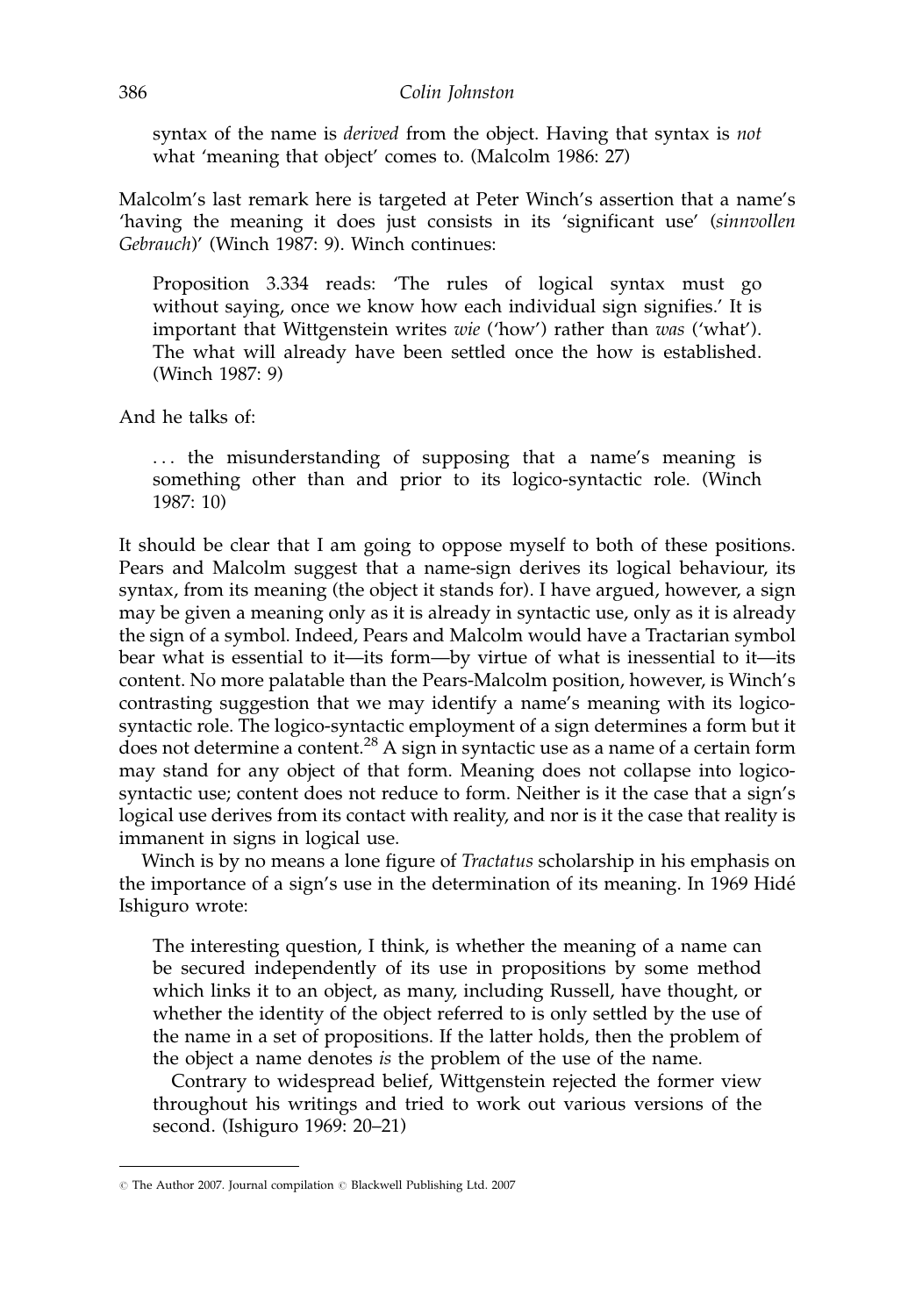More recently the stance has been adopted by James Conant:

But the whole point of §§3.3–3.344 of the Tractatus is that the identity of the object referred to by a name is only fixed by the use of the name in a set of significant (sinnvolle) propositions. (Conant 2000: 212–3)

Where Winch, however, makes it quite clear that the 'use in propositions' which he takes to be constitutive of meaning is what Wittgenstein calls the logicosyntactic use of signs, Conant would appear to allow that signs in the same logico-syntactic use might yet have different meanings. He asserts in discussion of Wittgenstein's 'Green is green' that in this sentence '''green'' can be seen to be not merely ambiguous with respect to its meaning (the way ''bank'' is in ''The bank is on the left bank''), but ambiguous with respect to its logical type' (Conant 2000: 193). Assuming, then, that Conant takes words of the same logical type (for instance the two words 'bank' in 'The bank is on the left bank') to be in the same logico-syntactic use, the question arises of what notion of 'use in propositions' Conant sees as the sole determinant of a name's meaning.

Conant's focus for his answer here is on Tractatus 3.326 where, as we have seen, Wittgenstein says that in order to recognise the symbol in the sign we must consider the sinnvollen Gebrauch. Instead, however, of noting Wittgenstein's letter to Ogden in which the *sinnvollen Gebrauch* is explained as the use 'in accordance with the laws of logical syntax' (LO: 59), Conant reads it instead as the use 'in a set of significant (sinnvolle) propositions' where 'in order to count as sinnvoll a Satz . . . has to make a *statement* about how things are' (Conant 2000: 213). The use that is the determinant of meaning for Conant is a use of signs to represent situations.<sup>29</sup> Now being the unaided means by which an 'orthographic unit' (Conant 2000: 190) becomes a meaningful symbol, this use of signs must at once fix not only semantics but also syntax. More, the use is to be unitary: we cannot hive off an element of it that determines syntax and then a second that determines meaning. What determines syntax, for Conant, at once determines meaning, and vice versa. With these features, however, it becomes difficult to see how Conant's 'use of signs to represent situations' can be made to sit happily with Wittgenstein's notion of logico-syntactic employment. If the two uses are identified then despite what his discussion of 'Green is green' might suggest, Conant's position can differ very little from Winch's and will be subject to the same criticism. Alternatively, if, as Conant's writings suggest, his 'use in a set of significant propositions' is to be distinguished from logico-syntactic employment then the latter would appear to have been made redundant: syntax is constituted elsewhere. More, Conant will in this latter case have introduced a notion of a use of signs which is, so far as I can see, absent from the Tractatus. Scattered throughout the Notebooks and the Tractatus is the idea of a sign's logico-syntactic employment; it is most unclear that Wittgenstein is involved in any further notion of the use of signs.

Unlike Pears and Malcolm, then, Conant does not see form as deriving from content. And unlike Winch he does not appear to reduce content to form. Insofar

<sup>©</sup> The Author 2007. Journal compilation © Blackwell Publishing Ltd. 2007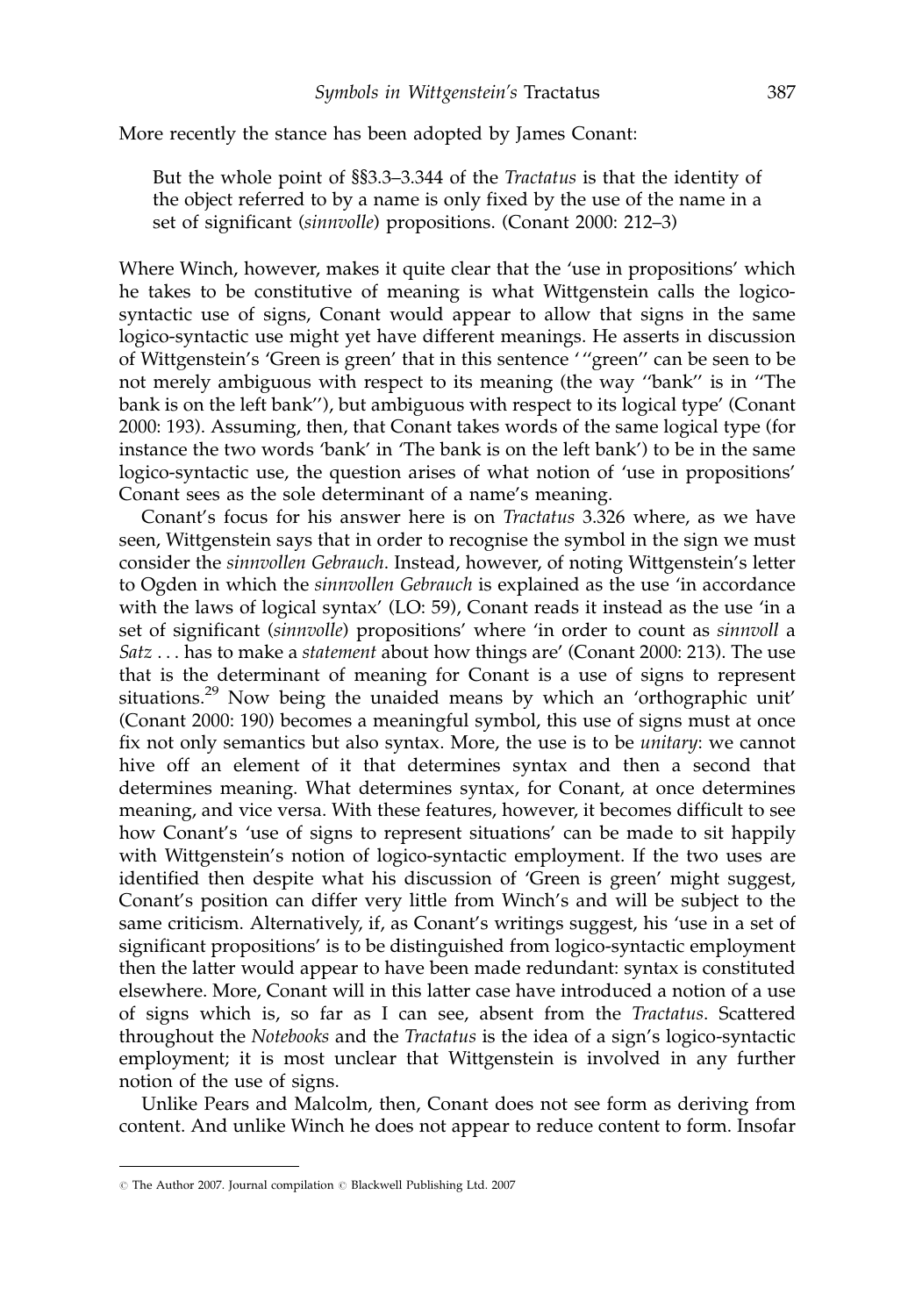as he avoids the latter, I would however suggest, he develops a notion of the use of a sign in propositions which is foreign to the Tractatus and which displaces Wittgenstein's notion there of logico-syntactic employment.

Structurally, my position may be contrasted with those of Conant, Winch and Pears and Malcolm on the basic ground that where I see Wittgenstein taking two steps between a name-sign and its meaning they all find only one. Pears and Malcolm take reference to be the one step and suppose that syntactic use will come there in tow. Winch takes syntactic use to be the one step and supposes that reference will come constituted therein. Conant takes there to be a single step of semantico-syntactic use. My suggestion, by contrast, is that syntactic employment is one step, and that there is then the further step of reference.

## 4.2

The account of Pears and Malcolm is obviously describable as a realist one. Signs connect to extra-linguistic entities and what combinations of signs make sense is then determined by the intrinsic nature of the entities to which they are connected. Winch, Ishiguro and Conant have seen their use theories of meaning as avoiding such realistic tones. Where in this area of classification, it might be asked, would my story fit? Well I think that what I have said so far might be moved on in a number of directions, some realist, some not so. One way to progress the story would be to take on the issue, so far more or less untouched, of the constitution of reference. Rather than open that can, however, I want to close this paper with a consideration of a rather different kind. There are, I think, some remarks in the texts not directly concerned with the constitution of reference that may be used to support the ascription to Wittgenstein of a realist metaphysic.

I have insisted in contradiction to Pears and Malcolm that signs gain and bear logical forms independently of what meaning they may or may not have. Rather, signs do this—and I've been less explicit here—by virtue of the place they occupy within a whole calculus of signs, within an entire syntactic system. There are symbols only within propositions, and what a proposition is is a unit of a syntactic system.<sup>30</sup> A symbol's form is generated only within a syntactic system. Now if we recall alongside this that a symbol can mean only what shares its form, the thought would appear to be available that it is required of a syntactic system as a whole, if it is to be such as to allow for its elements to be meaningful, that it generate not just any forms but rather logical forms—those forms, that is, which are found independently in reality. In order for its units (propositions) to be appropriate for representation, language as a whole, the realistic thought will be, is required to replicate, in its syntax, the logical structure of reality. $31$ 

In 1914 Wittgenstein wrote:

In order that you should have a language which can express or say everything that can be said, this language must have certain properties; and when this is the case, that it has them can no longer be said in that language or any language....

<sup>©</sup> The Author 2007. Journal compilation © Blackwell Publishing Ltd. 2007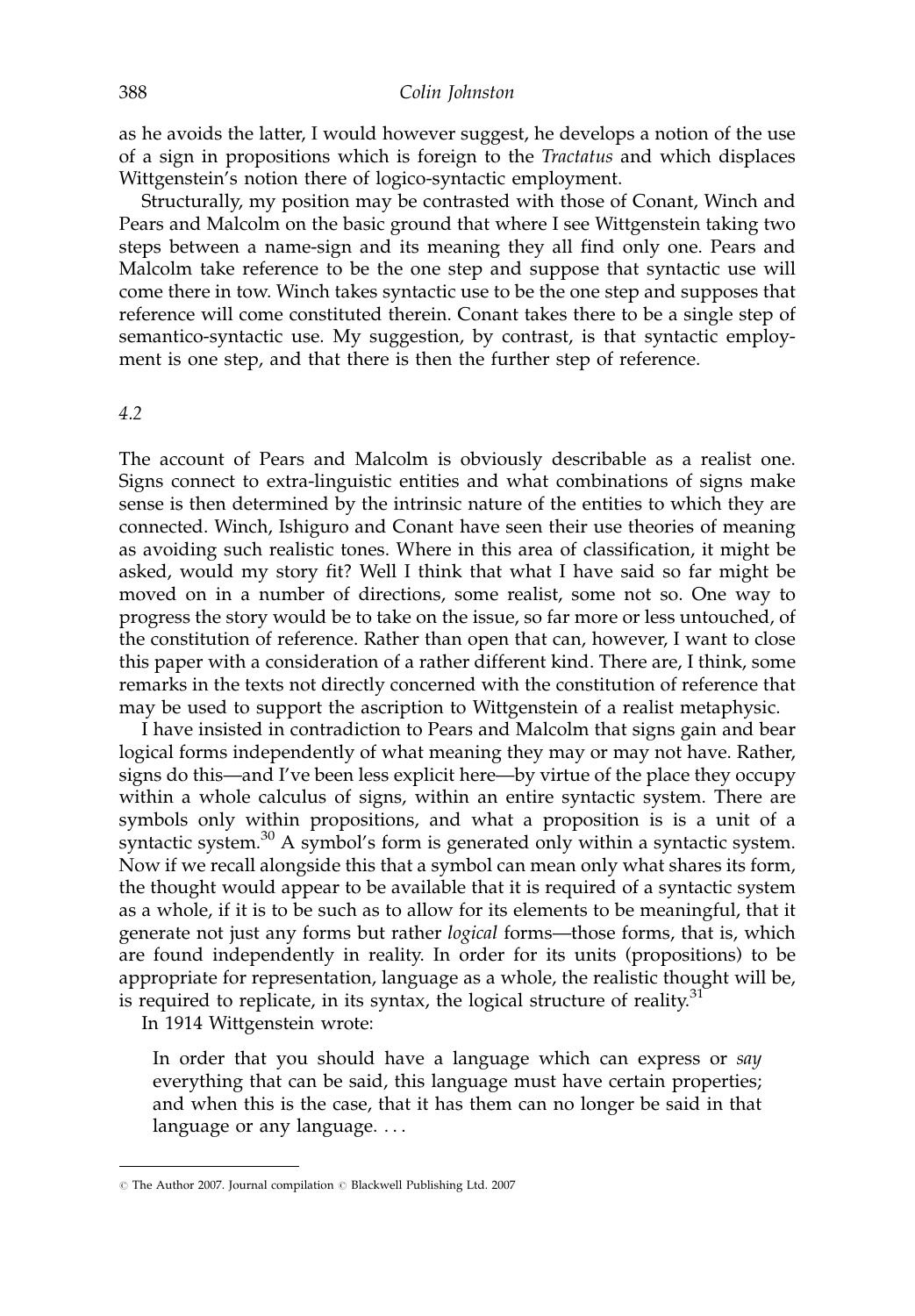Thus a language which can express everything mirrors certain properties of the world by these properties which it must have. (NB: 108)

Logical form, we are told in the *Tractatus*,—the form of *reality*—'finds reflection in language' (TLP 4.121). And in 1930 Wittgenstein writes:

Grammar is a mirror of reality. Grammar enables us to express true and false propositions; and that it does so tells us something about the world. What can be expressed about the world by grammar being what it is cannot be expressed in a proposition. For this proposition would presuppose its own truth, i.e. presuppose grammar. (LWL: 9–10)

But grammar is not entirely a matter of arbitrary choice. It must enable us to express the multiplicity of facts, give us the same degree of freedom as do the facts. (LWL: 8)

We must be able to do as much with language as can happen in fact. (LWL: 8)

Language represents in two ways—

(1) Its propositions represent a state of affairs and are either true or false. (2) But in order that propositions may be able to represent at all something further is needed which is the same both in language and reality. ... Thought must have the logical form of reality if it is to be thought at all. (LWL: 10)

The suggestion will be that grammar is *non-autonomous* for the early Wittgenstein. In order to allow for representation, a sign system must be such as to match the logical forms of reality, it must 'give us the same degree of freedom as do the facts'.32 Language (grammar) and reality are independently constituted and the former must match the latter, must be in harmony with the latter, if its units are to be capable of representation.<sup>33,34</sup>

Colin Johnston Institute of Philosophy School of Advanced Study University of London Senate House London WC1E 7HU UK colin.johnston@sas.ac.uk

#### **NOTES**

 $<sup>1</sup>$  The following alternative reading of this section is also possible. Wittgenstein holds</sup> that difference of meaning entails difference of symbol and is instructing someone (an interlocutor) who is envisaged as not realising this. (Cf. To a struggling maths student: 'These sets do not merely have different members: they are different sets'. Or to a

<sup>©</sup> The Author 2007. Journal compilation © Blackwell Publishing Ltd. 2007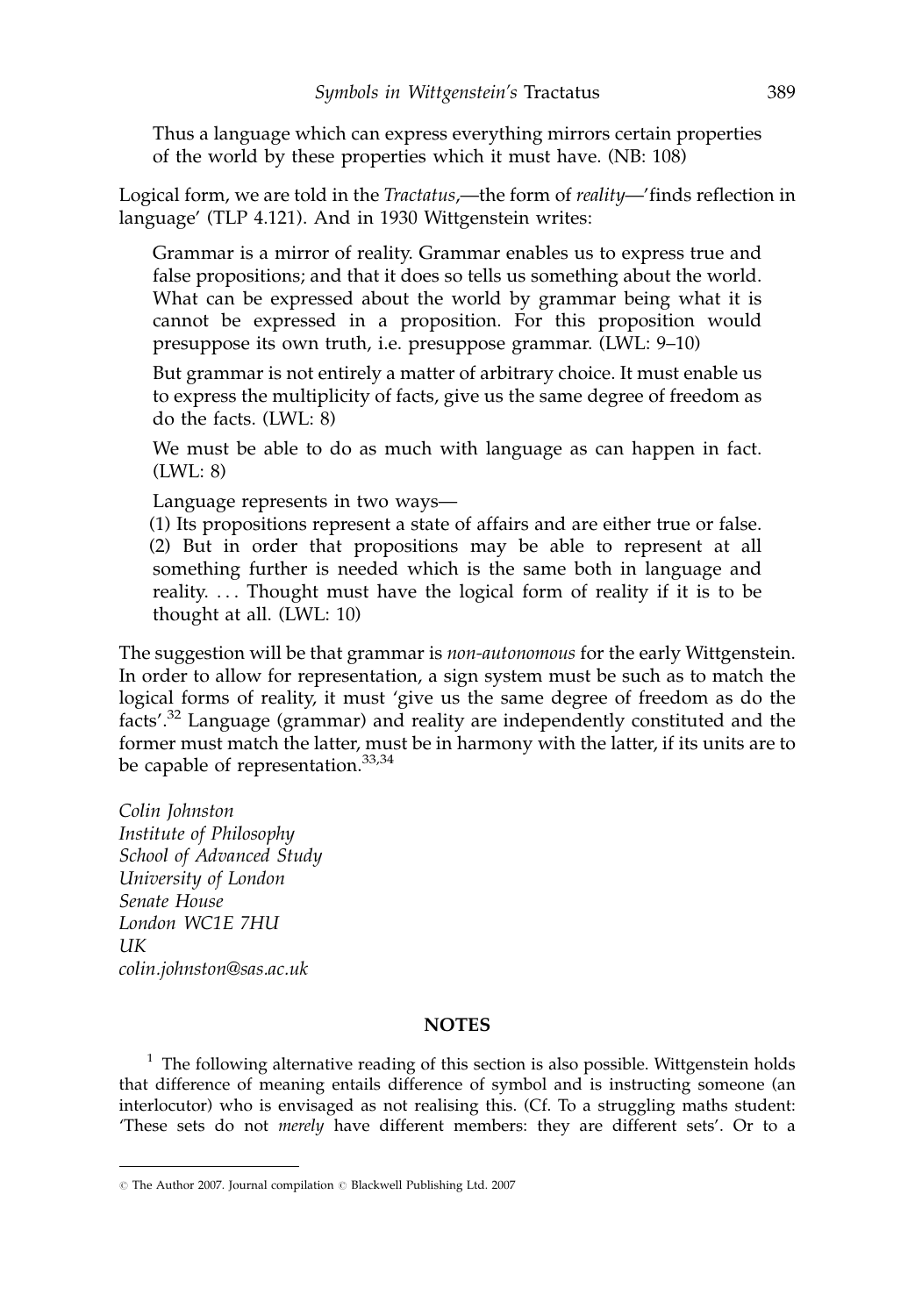struggling student of Frege: 'These words do not merely have different referents: they have different senses'.) I think this reading is intrinsically implausible; my rebuttal of it must however be deferred until later in this first section.

 $\frac{1}{2}$  To be clear, the point here is best illustrated not by the claim that the symbol 'here' may mean different things on different occasions of its occurrence, but rather by the claim that occurrences of 'The bank is next to the supermarket' and 'The bank is behind the trees' may involve occurrences of the same symbol 'bank' despite reference being made in the

<sup>3</sup> I do not mean to suggest any connections here with Dummett.  $4$  A quick justification of these introductions may be provided by noting first that a proposition has a sense just in case its constituents have meaning, and second that it is sufficient to understand a proposition that one understand its constituent parts (TLP 4.024). (In particular, it is sufficient to know what situation an elementary proposition represents that one know what its constituent names refer to) (TLP 2.15 etc.).) At Tractatus 5.473 Wittgenstein himself uses the same verb—heißen—to indicate both the saying of a proposition and the meaning of a propositional component.

Wittgenstein moves easily between the terms 'contains' and 'determines' in this context. Thus for instance he writes (as we have seen):

I have said elsewhere that a proposition 'reaches up to reality', and by this I meant that the forms of the entities are contained in the form of the proposition which is about these entities. For the sentence, together with the mode of projection which projects reality into the sentence, determines the logical form of the entities. (PO: 34)

<sup>6</sup> We can note that if names contained also the content of their referents, then an elementary proposition, which consists of names (TLP 4.22), would contain the content of its sense. Further, if names did not contain the form of their referents, then an elementary proposition would not contain the form of its sense.

<sup>7</sup> Interest is focused in the Tractatus almost exclusively on the middle level, the level of symbols. This is the level at which logic takes grip: a sign does not by itself determine a logical form (TLP 3.327), and matters of meaning are extraneous to logic ('in logical syntax the meaning of a sign should never play a role' (TLP 3.33), 'the rules of logical syntax must go without saying, once we know how [how, not what] each individual sign signifies' (TLP 3.334)).

 $8$  I shall not in this paper address the question of why Wittgenstein proposes such an account. The answer to this cannot be short and would concern, I suggest, the need for a representation not to stop with what it represents at anything short of a fact (and in particular for it not to stop, as a Russellian judgment, at a mere collection of entities) (PI §95). (See Wittgenstein's talk at PI §94 of a proposition as an intermediary between the propositional sign and the fact.)

 $9$  See page 2 of the Notebooks. I take it that Wittgenstein switches his example from 'Socrates is Plato' to 'Socrates is identical' because the former, as much as it might be taken problematically to be predicating Plato of Socrates, might be taken unproblematically to be asserting the identity of Socrates and Plato.

<sup>10</sup> If this seems implausible, we can note that Wittgenstein's non-subscription to the Russellian categories is not the consequence of his subscription to some alternative set, but rather of his position that the ontological variety is not available in advance of the performance of analysis. (See TLP 5.55–5.5571; also PO: 29–30 and WWK: 42.) Wittgenstein

<sup>©</sup> The Author 2007. Journal compilation © Blackwell Publishing Ltd. 2007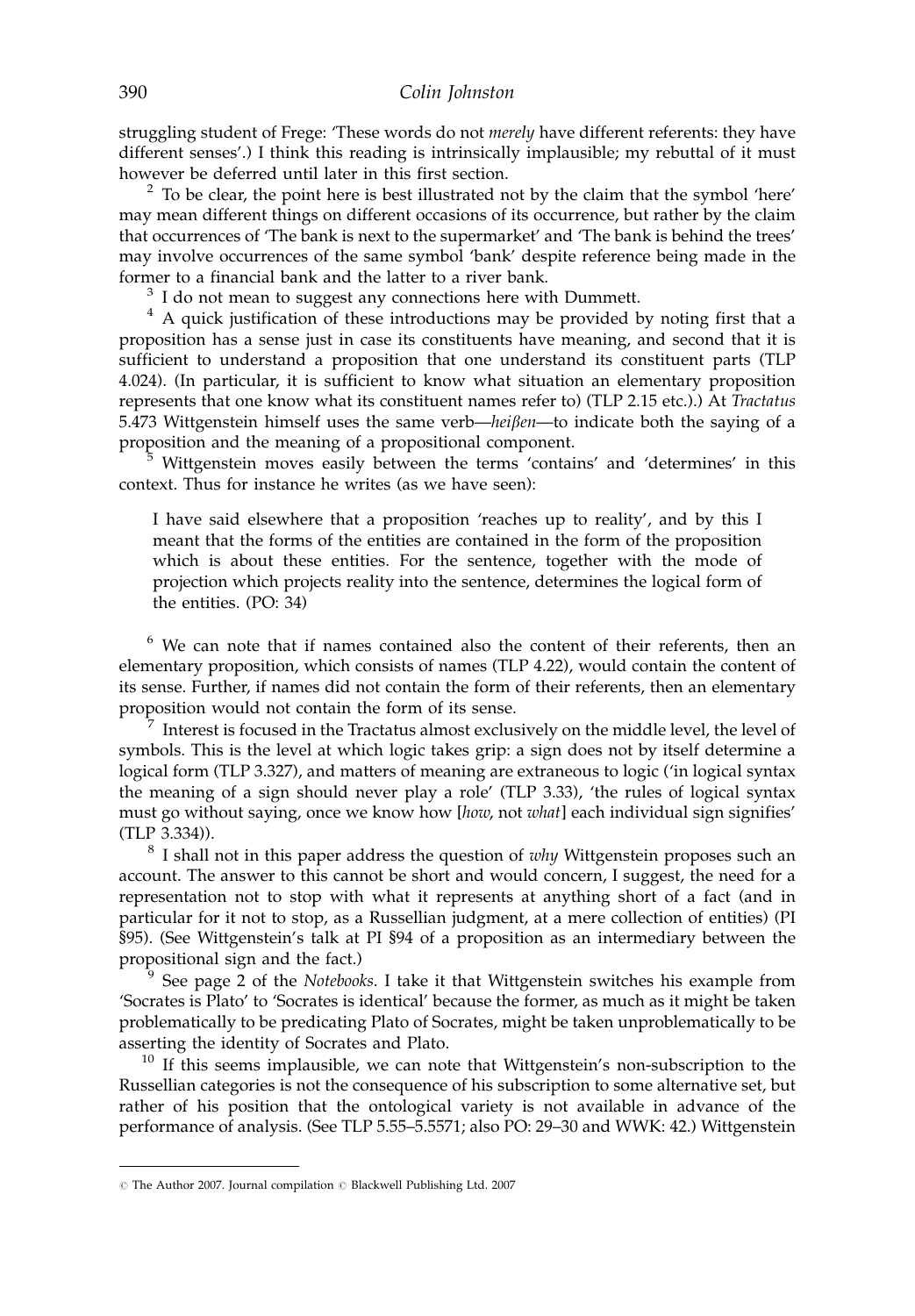does not have his own 'a priori' categories to employ, and so he borrows Russell's for the purpose of illustrating a certain family of points.

<sup>11</sup> In fact the latter is entailed by the former: that f3 is not f2 means that an object of form f1 will not combine in manner m with an object of form f3. This point will not be pursued directly, though see subsection 2.3 and note 15 below for some relevant discussion.

 $12$  We can find here with the idea that '[w]hatever is possible in logic is also permitted' (TLP 5.473) (the idea that illogical thought is impossible) the sense for Wittgenstein in which logic 'looks after itself' (TLP 5.473, NB: 4). Whilst a language may have rules for the ways its signs are legitimately to be combined to make propositional signs, there are no rules for how its symbols may legitimately be combined to make propositions: they combine as they can combine and that is all good. There are no laws concerning what is correct and incorrect in logic. (Thus also, logic is a priori not because its laws are self evident, but because acquaintance with a symbol means, in part, knowledge of its combinatorial possibilities (see TLP 5.4731).)

<sup>13</sup> As James Conant puts it:

[T]here are no examples of putting a proper name where a concept word belongs, if one can properly make out that what belongs in that place is a concept word, that that is a sufficient condition for treating whatever is in that place as a concept word. (Conant 2000: 194)

 $14$  This line of thought is rather underdeveloped, but hopefully some sense has been conveyed of the key idea in play. A usefully fuller response would demand more space than it is appropriate to assign in this paper.

 $15$  We can see here why on introducing f3 as a form distinct from f1 and f2 it was unnecessary further to specify that objects of form f3 could not combine in mode m with objects of form f1 (see note 11 above). Similarly, where I wrote above in section 2.1 that: 'in our abstract Tractarian example o1 and o3 cannot be combined in manner m (o3 does not have an appropriate form)' I might as well have written in the parentheses: '(o3 is not of form f2)'.

<sup>16</sup> Wittgenstein asserts here that it is sufficient for a proposition to have a sense that its component parts be meaningful. This is also a necessary condition (lack of semantic significance is infectious).

<sup>17</sup> We must of course distinguish the possibility envisaged here of unsinnige propositions from that of tautologies and contradictions which are sinnlos but not unsinnig. The latter possibility lies outside the concerns of this paper.

<sup>18</sup> We should note that this goes beyond the findings of the first section of this paper. It was argued there that what semantic significance a symbol has is a matter external to the symbol (a symbol can mean anything whose form it has), and whilst it sits very naturally with this that a symbol might be without semantic significance, the latter is not entailed by the former. See Tractatus sections 3.13, 4 and 4.5 for further indication that Wittgenstein considers semantically insignificant symbols to be an open possibility.

<sup>19</sup> At Tractatus 4.1272 Wittgenstein envisages the word 'object' being used as a (proper) concept word. Senseless 'pseudo-propositions' (unsinnige Scheinsätze) result, for no meaning has been given to 'object' as a symbol of this kind. Such 'pseudo-propositions', I am suggesting, will despite their senselessness still be propositions. Beside the 5.473's, Wittgenstein talks at several points in his *Tractatus* of senseless (*unsinnig*) propositions (see,

<sup>©</sup> The Author 2007. Journal compilation © Blackwell Publishing Ltd. 2007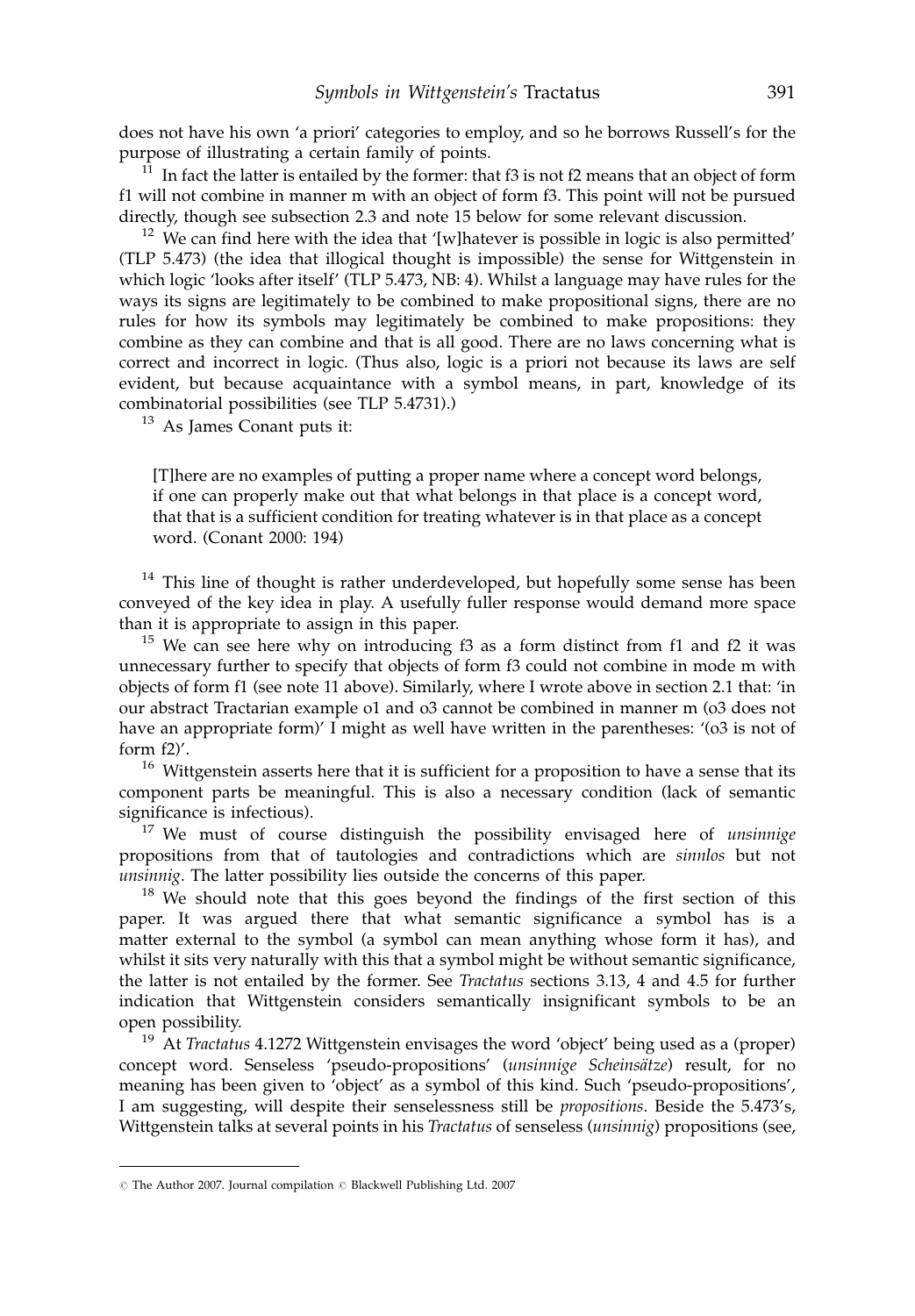e.g., 4.003, 6.54) and of propositions containing signs to which no meaning has been given (see 6.53). There is nothing loose or unhappy in such talk. In particular, it is not the case that Wittgenstein should at these points have talked not of propositions but only of propositional signs.

 $20<sup>20</sup>$  I don't mean to suggest here that the impossibility of representing nonsense is, for Wittgenstein, a result issuing from an independent theoretical commitment to an identity of form between a symbol and its semantic value. I would argue rather that the two ideas amount for Wittgenstein to very much the same thing and represent one of his most basic reflections on the nature of the world and its representation.

<sup>21</sup> For his part, Russell wrote in 1913 that:

So long as the names which I use really are names at the moment, i.e. are naming things to me, so long the things must be objects of which I am aware, since otherwise the words would be meaningless sounds, not names of things. (Russell 1984: 7)

Donna Summerfield, incorrectly as I have argued, claims the same for Wittgenstein:

According to the Tractatus . . . no Name can fail to stand in for an object and still be a Name. Without its corresponding object, a Name would be devoid of significance, a meaningless sound or squiggle or mental event. (Summerfield 1996: 119)

 $22$  My use of the word 'apparently' in this context should not to be taken to indicate suspicion of whether the theses really are Fregean.

 $23$  Note some further confirmation here of our identification of a symbol as a sign together with its syntactic employment.

<sup>24</sup> These include Frege's saturated-unsaturated distinction and Russell's concerns with the unity of the proposition.

 $25$  The thesis that the syntactic unit is the proposition is, as said, stronger than the thesis that there can be nothing illegitimate in syntax. The latter could be held whilst the former rejected. It would be a mistake to suppose that Wittgenstein's 'austere' position on nonsense is inseparable from his context principle. It is in part to make this point that I have discussed nonsense before discussing the context principle.

 $26$  I suggest here that in 3.3 Wittgenstein uses the word 'name' to mean not a simple symbol, but rather the sign of a simple symbol. Wittgenstein does use the word in both ways and is explicit that the names he discusses in the 3.2's are signs and not symbols (see Tractatus 3.202 and 3.26). This use is then carried forward into Tractatus 3.3.

 $27$  Having untied syntax and semantics, there is of course space for Wittgenstein to make a *further* assertion to the effect that the unit semantic achievement is not reference but the representation of a situation (assertion). I do not, however, find Wittgenstein involved in any further such principle. Our apparent Frege asserts that there is meaning only in the context of the expression of a thought: Wittgenstein, by contrast I would suggest, allows that the symbol 'Socrates' in 'Socrates is identical' (or in 'Socrates is frabble') may mean Socrates, the philosopher, despite the lack of a meaning there for the adjective 'identical' ('frabble'). A sign may not have a syntax outside the context of a proposition, but it may have a meaning in such a context even if some other element of the proposition is meaningless. A picture of Socrates standing next to someone may be just that even if the figure in the picture next to that of Socrates fails to represent anyone in particular.

<sup>©</sup> The Author 2007. Journal compilation © Blackwell Publishing Ltd. 2007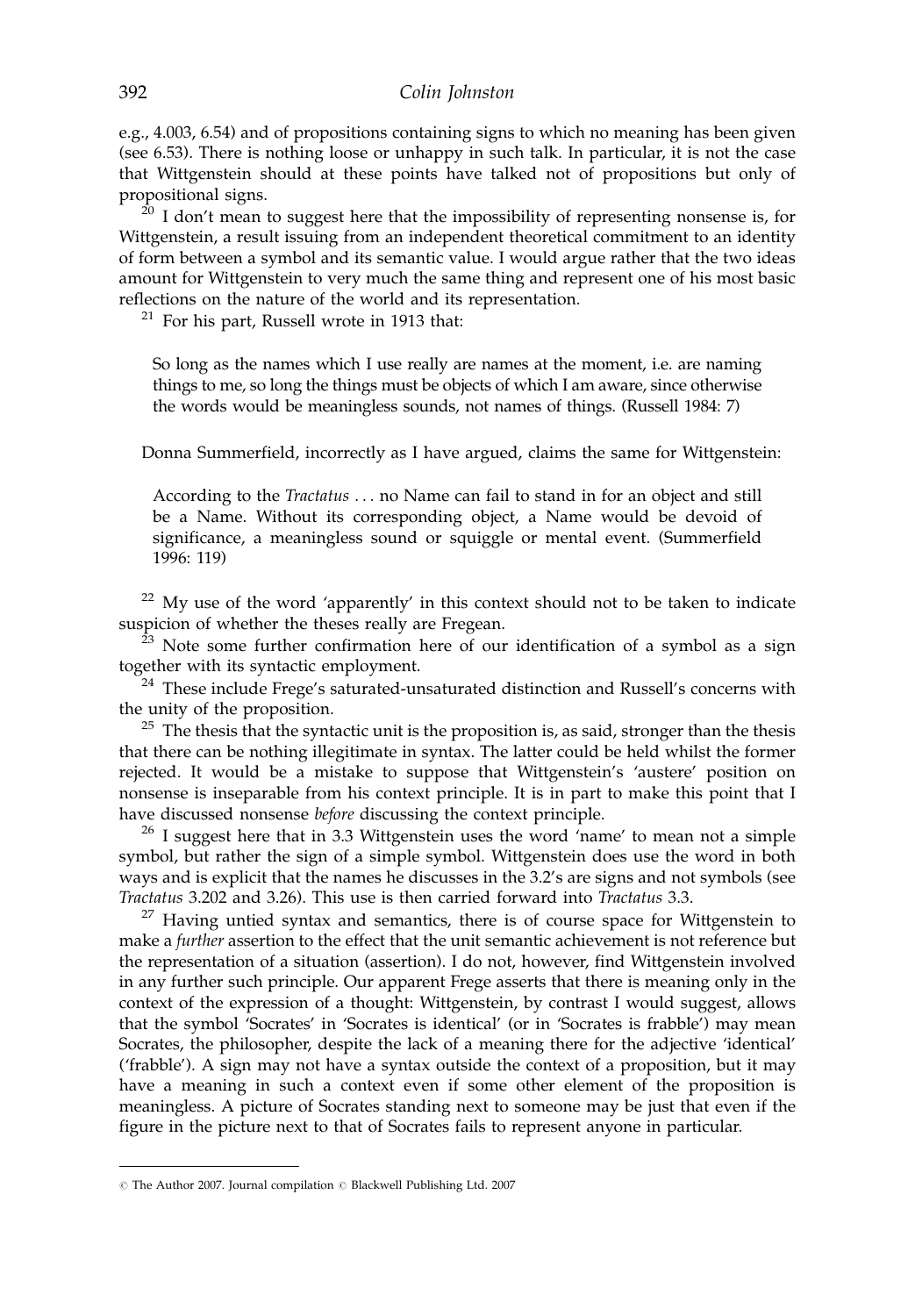<sup>28</sup> Diamond makes this same criticism of Winch's 'formalist' position in Diamond 2006: 158–159.

<sup>29</sup> Conant defines a symbol as 'that which meaningful propositions have in common' (Conant 2000: 190), and by this he intends: that which meaningful propositions have in common as meaningful propositions. (A meaningful proposition (a proposition which represents a situation) contrasts for Conant with tautologies and contradictions and with propositional signs only (Conant 2000: 213–214).) His use of a sign 'in a set of significant propositions' is the use of a sign (an 'orthographic' entity (Conant 2000: 190)) as just such a symbol.

 $30$  As Wittgenstein later puts it: 'It is only in language that something is a proposition' (PG: 131).

<sup>31</sup> The possibility of this thought depends, of course, on the possibility of making sense of the idea of a variety of non-isomorphic syntactic systems. Whether this can be done in a Tractarian context is open for discussion.

 $32$  Much of what the later Wittgenstein comes to say of the autonomy of grammar should be understood, the proposal would then be, as a reaction to his early, realistic idea of grammar as responsible to reality.

 $33$  Diamond would consider this putative non-autonomy a matter of logic's not looking after itself (see Diamond 2006: 152). This may in a sense be correct, but logic's failure here to look after itself would be a quite different failure from that which I read Wittgenstein as ruling out at Tractatus 5.743 ff. (see section 2.2 and note 12 above).

 $34$  This research was conducted whilst holding a Jacobsen Fellowship in Philosophy at the University of London. I am grateful to Jose´ Zalabardo and an anonymous referee from European Journal of Philosophy for comments on earlier drafts of this paper.

#### REFERENCES

#### Works by Wittgenstein

LO: Letters to C.K. Ogden, G. H. von Wright ed. Oxford: Blackwell, 1973.

LWL: Wittgenstein's Lectures, Cambridge 1930–1932, D. Lee ed. Oxford: Blackwell, 1980.

- NB: Notebooks 1914–1916, G. H. von Wright and G. E. M. Anscombe eds. Oxford: Blackwell, 1998.
- PG: Philosophical Grammar, trans. A. Kenny, R. Rhees ed. Oxford: Blackwell, 1974.
- PI: Philosophical Investigations, trans. G. E. M. Anscombe. Oxford: Blackwell, 1953.

PO: Philosophical Occasions, J.C. Klagge and A. Nordmann eds, Hackett, Indianapolis, 1993.

PTLP: Prototractatus, trans. D. Pears and B. McGuinness; B. McGuinness, T. Nyberg and G. H. von Wright eds. London: Routledge, 1971.

TLP: Tractatus Logico-Philosophicus, trans. C. Ogden, London: Routledge, 1922, and trans. D. Pears and B. McGuinness, London: Routledge, 1961.

WWK: Wittgenstein and the Vienna Circle, B. McGuinness ed. Oxford: Blackwell, 1979.

#### Other Works

Black, M. (1964), A Companion to Wittgenstein's 'Tractatus'. New York: Cornell University Press.

Conant, J. (2000), 'Elucidation and Nonsense in Frege and Early Wittgenstein', in A. Crary and R. Read (eds), The New Wittgenstein. London: Routledge.

<sup>©</sup> The Author 2007. Journal compilation © Blackwell Publishing Ltd. 2007